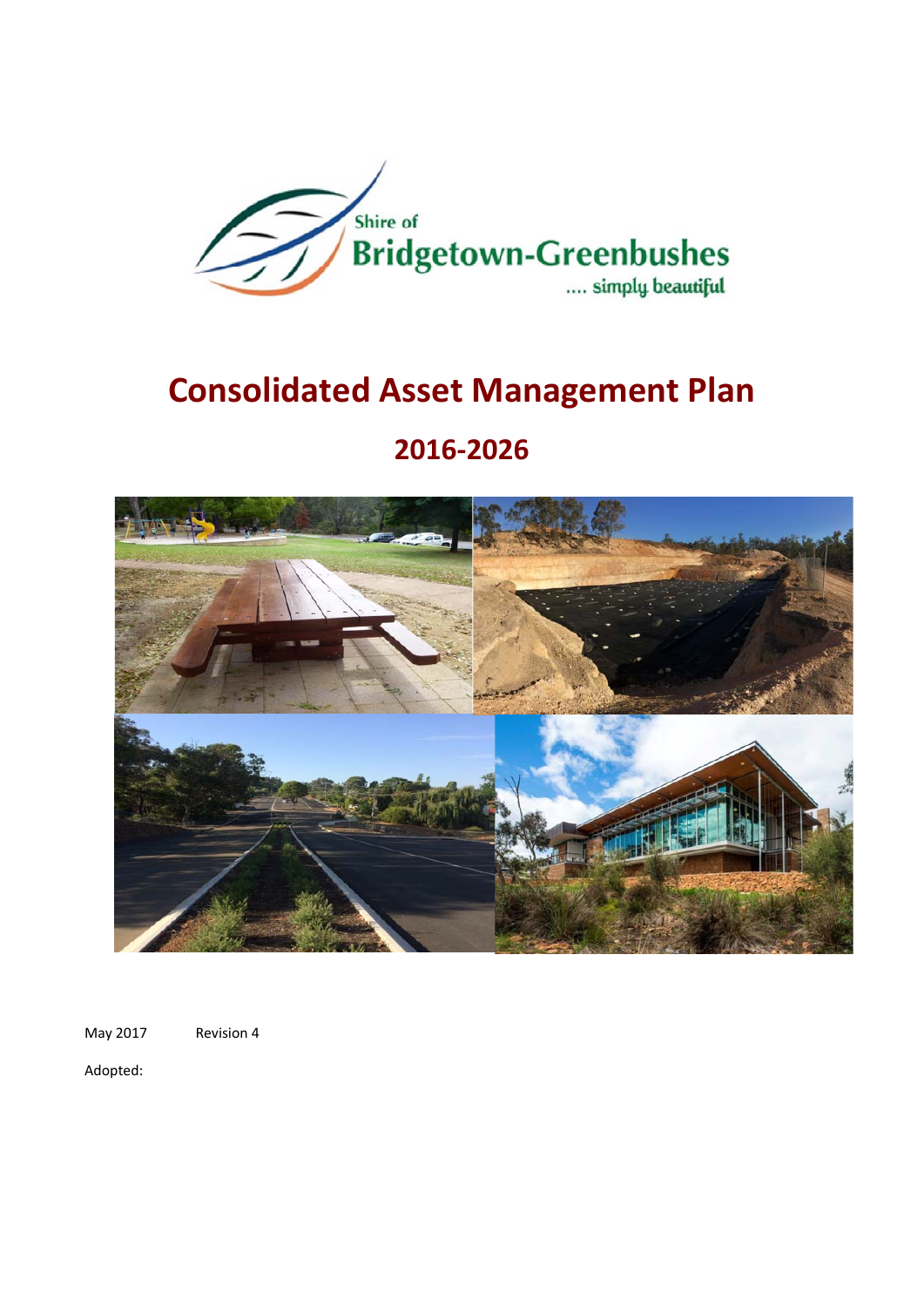|                | <b>Document Control</b>         |                                                                                       | <b>PWEA</b><br>ENGINEERING AUSTRALASIA | <b>JRA</b> |          |
|----------------|---------------------------------|---------------------------------------------------------------------------------------|----------------------------------------|------------|----------|
|                |                                 | Document ID: 59 299 140531 nams plus3 amp template v3.1                               |                                        |            |          |
| Rev            | Date                            | <b>Revision Details</b>                                                               | Author                                 | Reviewer   | Approver |
| No.            |                                 |                                                                                       |                                        |            |          |
| $\mathbf{1}$   | 30 <sup>th</sup> September 2016 | Draft Consolidated AMP Version 2                                                      | <b>KJW</b>                             | <b>ML</b>  | ML       |
| $\overline{2}$ | $3rd$ May 2017                  | Draft Consolidated AMP updated with 30 <sup>th</sup> June<br>2016 valuations and data | <b>KJW</b>                             | ML         |          |
| 3              | $9^{th}$ May 2017               | Correct Upgrade/New projections                                                       | <b>KJW</b>                             | ML         | ML       |
|                |                                 |                                                                                       |                                        |            |          |
|                |                                 |                                                                                       |                                        |            |          |
|                |                                 |                                                                                       |                                        |            |          |

© Copyright 2014 – All rights reserved.

The Institute of Public Works Engineering Australasia.

www.ipwea.org/namsplus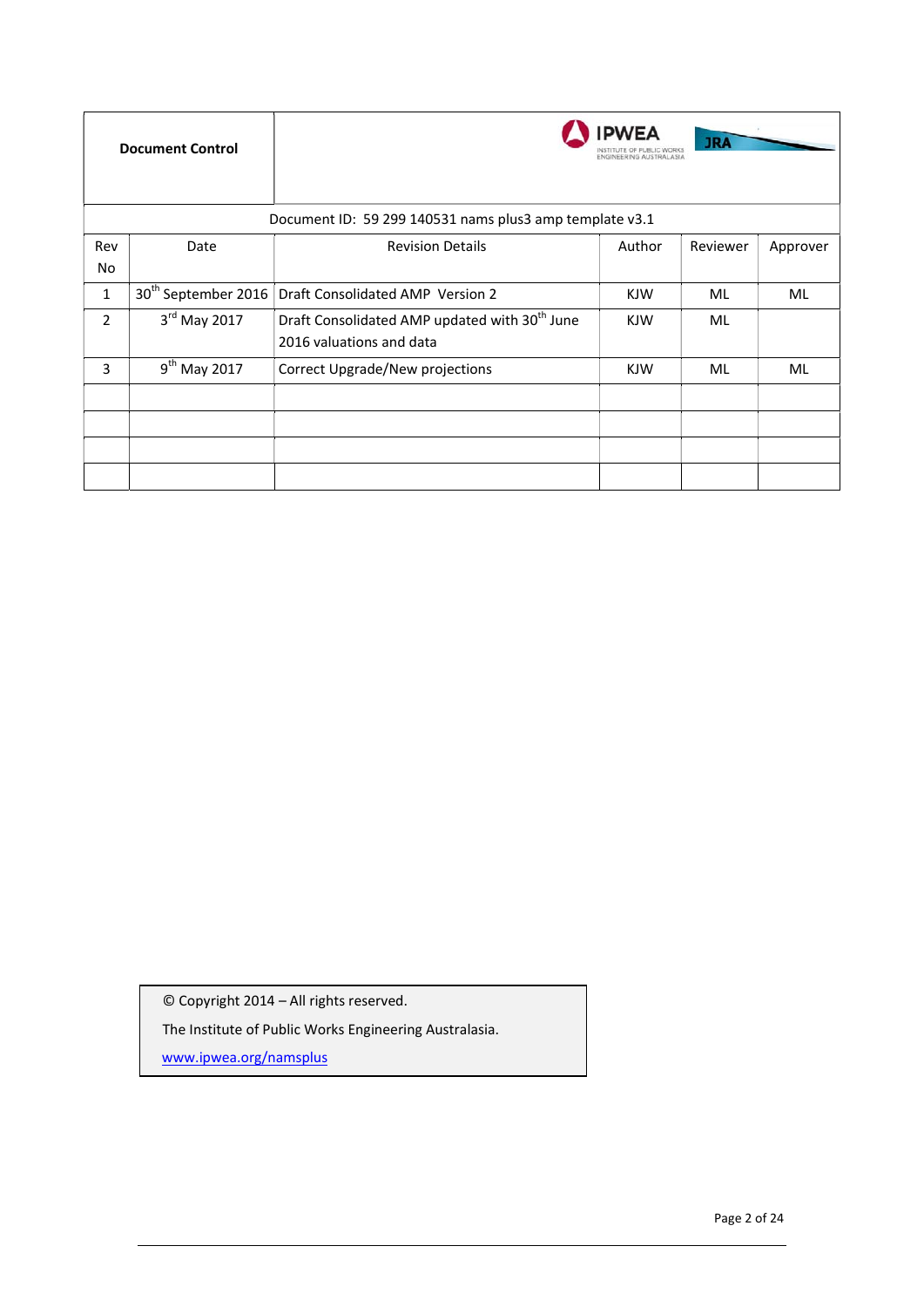## **TABLE OF CONTENTS**

| $\mathbf{1}$ . |                  |  |
|----------------|------------------|--|
|                |                  |  |
|                |                  |  |
|                |                  |  |
|                |                  |  |
|                |                  |  |
|                |                  |  |
|                |                  |  |
| 2.             |                  |  |
|                |                  |  |
|                | $2.2^{\circ}$    |  |
|                | $2.3 -$          |  |
|                |                  |  |
| 3.             |                  |  |
|                |                  |  |
|                | 3.2              |  |
|                | 3.3 <sub>1</sub> |  |
|                |                  |  |
| 4.             |                  |  |
|                | 4.1              |  |
|                | 4.2              |  |
|                | 4.3              |  |
|                | 4.4              |  |
|                | 4.5              |  |
| 5.             |                  |  |
|                | 5.1              |  |
|                | 5.2              |  |
|                | 5.3              |  |
|                | 5.4              |  |
|                | 5.5              |  |
| 6.             |                  |  |
|                |                  |  |
|                | 6.2              |  |
| 7.             |                  |  |
|                | 7.1              |  |
|                | 7.2              |  |
|                |                  |  |
| 8.             |                  |  |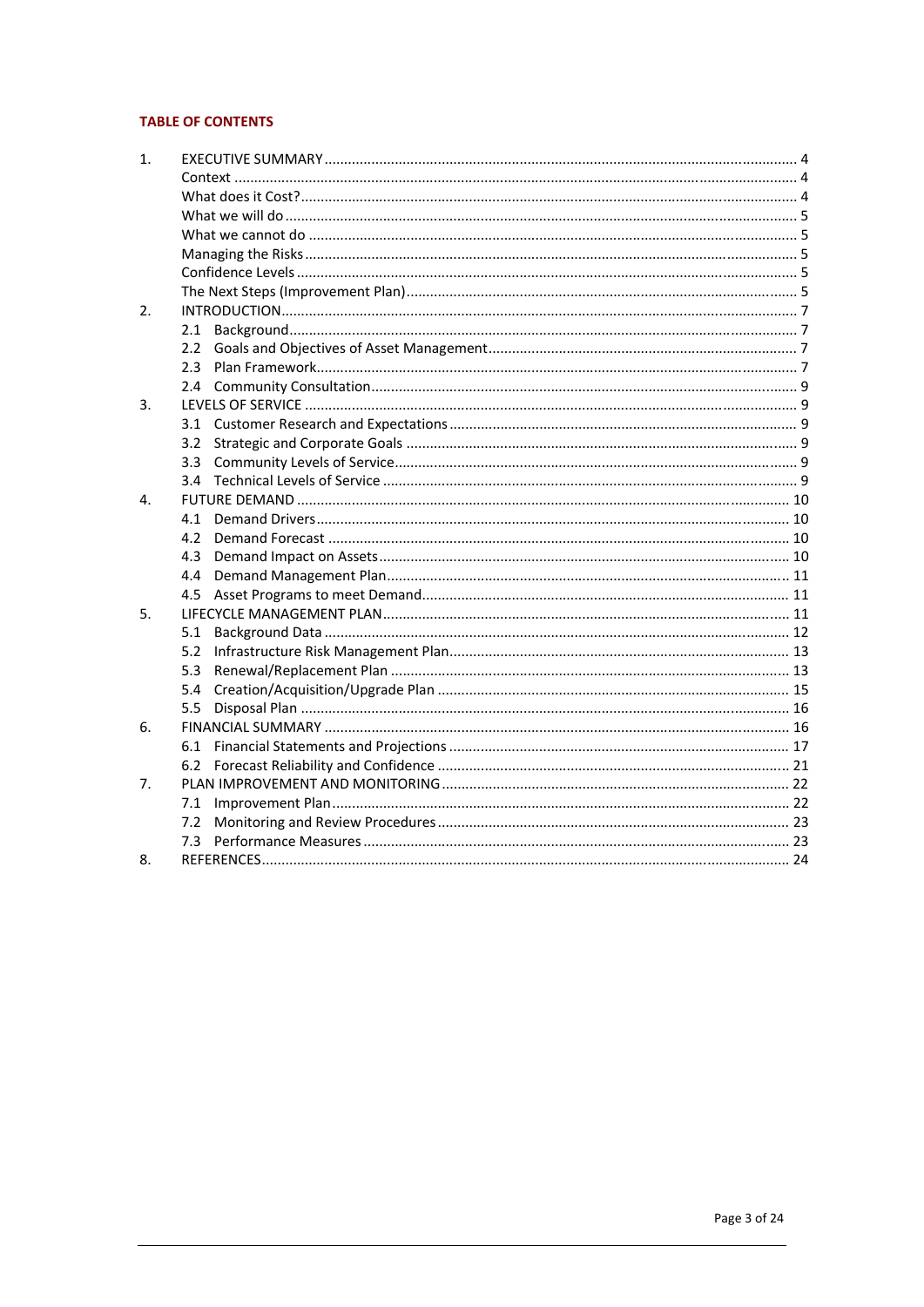## **1. EXECUTIVE SUMMARY**

## **Context**

The Shire of Bridgetown-Greenbushes is located at the heart of the South West of Western Australia close to forests and National Parks, wineries, heritage walks and trails, and some of the state's most stunning historical buildings. In 2000, Bridgetown was recognised as a "Heritage Town" and as such it is important that our assets are managed in such a way to enhance this image and the development of this Asset Management Plan is an important step in this process.

As part of this process, Council faces the significant task of ensuring its infrastructure meets the service levels that the community desires, within its service capabilities whilst maintaining a sustainable financial position. The provision of the level of service desired by the community is also wholly dependent on the level of State Government grant funding for renewal and upgrade works.

Council owns a varied portfolio of Infrastructure Assets within the following major classes:

- Transport
- Property
- Parks, Reserves & Other Infrastructure
- Plant & Equipment

Council needs to ensure that there is an appropriate level of funding to enable its assets to be maintained and renewed to an acceptable standard.

This Plan collates current asset condition, valuation, income and expenditure data, and compares it with the asset stock's long term funding needs (that are required to provide an agreed and sustainable Level of Service).

This Plan investigates whether Council's current level of asset operational, maintenance and renewal funding are sufficient to sustain the assets at a standard that will be acceptable to both asset owners and users.

Asset management involves continuous monitoring and improvement. Specific tasks and projects have been identified in this plan to ensure the progress of asset management in relation to Council's infrastructure assets. Improving the Shire's asset management approach will ensure the provision of information required to ensure the whole of life costs involved in asset management are acknowledged and the target levels of service are delivered to stakeholders.

#### **Infrastructure Assets**

The Infrastructure Asset network comprises:

| <b>Asset Class</b>                         | <b>Number</b>        |
|--------------------------------------------|----------------------|
| Transport - Road network                   | 737.5 km             |
| Transport - Drainage network               | 1,413,416 m          |
| Transport - Footpath network               | 17,844 m             |
| Transport - Bridges                        | 423 m                |
| Transport - Culverts (Rural)               | 15,852 m             |
| Transport - Drainage<br>&<br>Pits<br>Pipes | 681 & 15,566 m       |
| Transport - Road Signage                   | 692                  |
| Parks & Gardens                            | Area to be Assessed  |
| Reserves                                   | Area to be Assessed  |
| Playground Equipment                       | Qty to be determined |
| Other Infrastructure                       | Qty to be determined |
| Major Plant                                | 25                   |
| <b>Minor Plant</b>                         | 61                   |
| Equipment                                  | 101                  |
| Property - Community Use                   | 6                    |
| Property - Council Admin & Ops             | 17                   |
| Property - Emergency Services              | 12                   |
| Property - Historical                      | 6                    |
| Property - Libraries                       | 1                    |
| Property - Public Conveniences             | 7                    |
| Property - Public Halls                    | 5                    |
| Property - Residential                     | 3                    |
| Property - Sport & Recreation              | 31                   |
| Property - Tourism                         | 1                    |
| Property - Furniture & Equip               | 74                   |
| Property - Freehold Land                   | 85                   |

These infrastructure assets have a replacement value of \$283,368,000.

## **What does it Cost?**

The projected outlays necessary to provide the services covered by this Asset Management Plan (AM Plan) includes operations, maintenance, renewal and upgrade of existing assets over the 10 year planning period is \$136,991,000 or \$13,699,000 on average per year.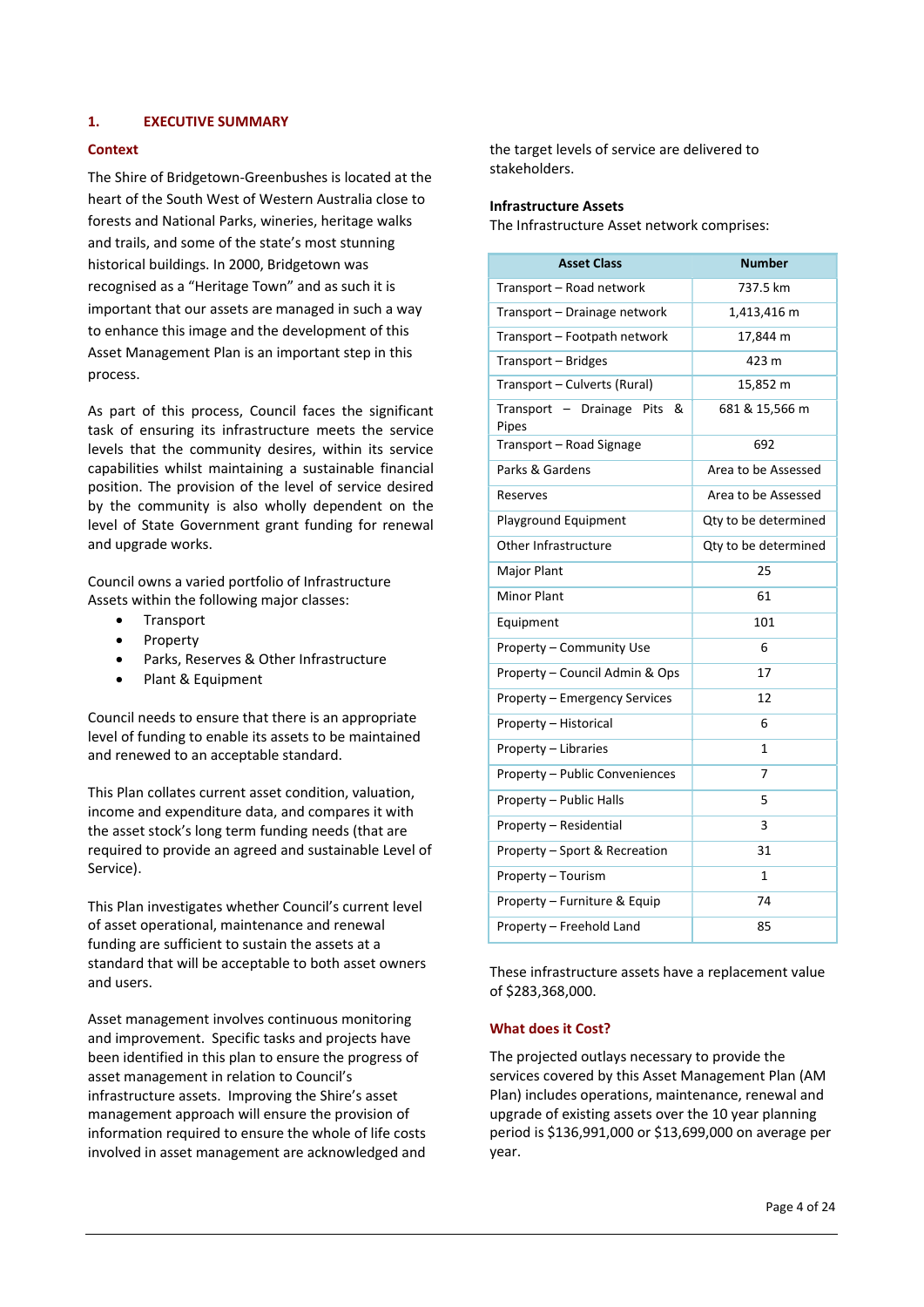Estimated available funding for this period is \$109,210,000 or \$10,921,000 on average per year which is 80% of the cost to provide the service. This is a funding shortfall of  $-52,778,000$  on average per year. The graph below shows projected expenditure that is based on a forward planning process that tailors planned works to match available funding in the Long Term Financial Plan. This process does not take into account the actual asset needs based on sound asset management planning and whole of life cost principles.



#### **What we will do**

We plan to provide infrastructure asset services for the following:

Operation, maintenance, renewal and upgrade of all assets classes to meet service levels set by Council in annual budgets.

## **What we cannot do**

Until the issue of poor asset condition, asset useful lives, capacity and utilisation information has been resolved Council will continue to allocate finite resources to assets not based on sound asset management planning principles.

This AM Plan indicates that Council has insufficient funding to provide current levels of service into the future. The funding gap is the shortfall between projected asset expenditure and the long term financial plan budget provision. The Whole of Life resourcing gap for services covered by this AM Plan is \$2,565,000 per year.

## **Managing the Risks**

There are risks associated with providing the service and not being able to complete all identified activities and projects. We have identified major risks as:

Lack of condition information about the assets could lead to assets becoming unsafe and/or being replaced at sub-optimum levels

- Current levels of service are not clearly understood or documented; this can create inconsistencies around service level delivery and dissatisfaction of the service by the community and facility users
- Insufficient knowledge within the organisation of the Asset Management Planning process does not encourage a strategic focus being applied to asset management potentially leading to poor asset management decisions

We will endeavour to manage these risks within available funding by:

- Provide training to relevant staff and Councillors
- Include KPI's in staff job descriptions and annual performance reviews
- Development of a assets hierarchy
- Develop and implement an annual condition inspection program
- Undertake community consultation to develop levels of service and incorporate into integrated planning documents
- Undertake annual community survey on levels of service, review resources available to meet expected Levels of Service
- Provide additional resources or adjust levels of service in consultation with the community

## **Confidence Levels**

This AM Plan is based on medium level of confidence.

## **The Next Steps (Improvement Plan)**

The actions resulting from this asset management plan are:

- Develop a process for community engagement on Levels of Service including a survey to determine community service level expectations delivered via Council's assets
- Implement a suitable system and process to record property utilisation and booking request levels
- Develop a hierarchy for all assets identifying parent/child relationships, and link to Levels of Service
- Develop a data collection procedure to ensure repeatability and on-going improvement of condition data collection and modelling processes
- Implement the condition inspection programme for all assets
- Greater degree of componentisation in the condition rating process
- Review the Shire's year acquired/constructed date for all assets
- x Determine useful lives and remaining useful lives of Council's assets and adopt consistent unit rates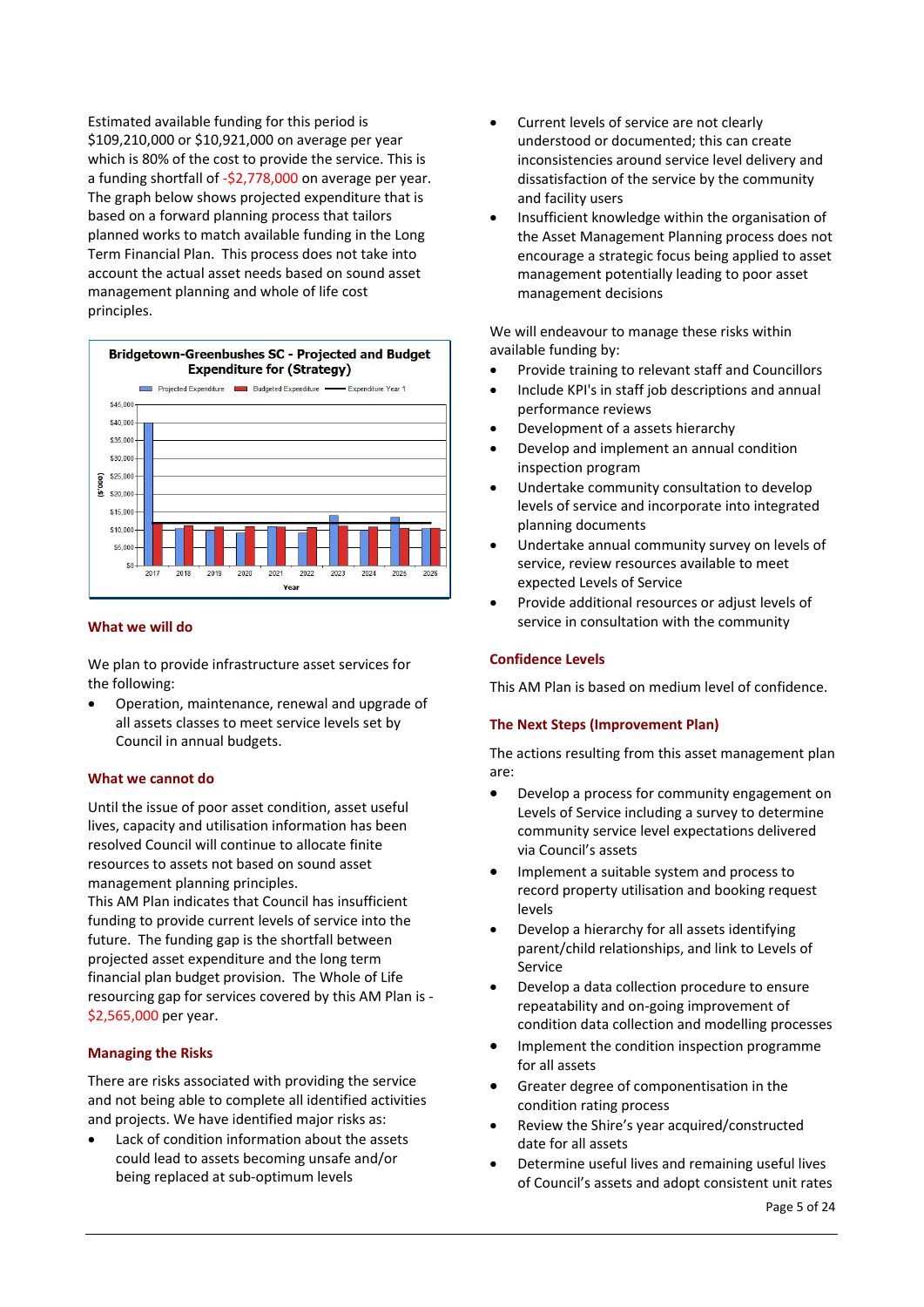- Configure the Shire's corporate financial system to record asset expenditure at the individual asset level according to maintenance type and activity
- Identify and improve capture of operational expenditure in the organisation financial system to enable more accurate reporting of operational expenditure
- Develop and implement safety and maintenance inspection programmes and methodologies for all assets
- Identify and assess critical assets for failure modes e.g. backup power facilities in the event of prolonged power outages, etc.
- Identify assets for possible future disposal
- Develop staff AM performance measures and link KPI's to individual job descriptions
- Provide asset management training to relevant staff and Councillors
- Determine split in costs between renewal and upgrades for all future upgrades in Council's planning documents
- Develop a long term capital works programme after undertaking condition inspections
- Develop a ranking criteria for assessment and selection of new/upgrade assets in forward planning documents
- Identify drivers and analyse demand impacts that may impact on future asset management outcomes
- Create Sustainable Assets Policy and an associated action plan
- Investigate alternative power generation technologies to help reduce the Shire's carbon footprint and operating costs
- x Investigate and implement a suitable asset management software program to consolidate all asset classes into one integrated database
- Develop long term financial projections for Operational, Maintenance and capital costs in line with the Long Term Financial Plan requirements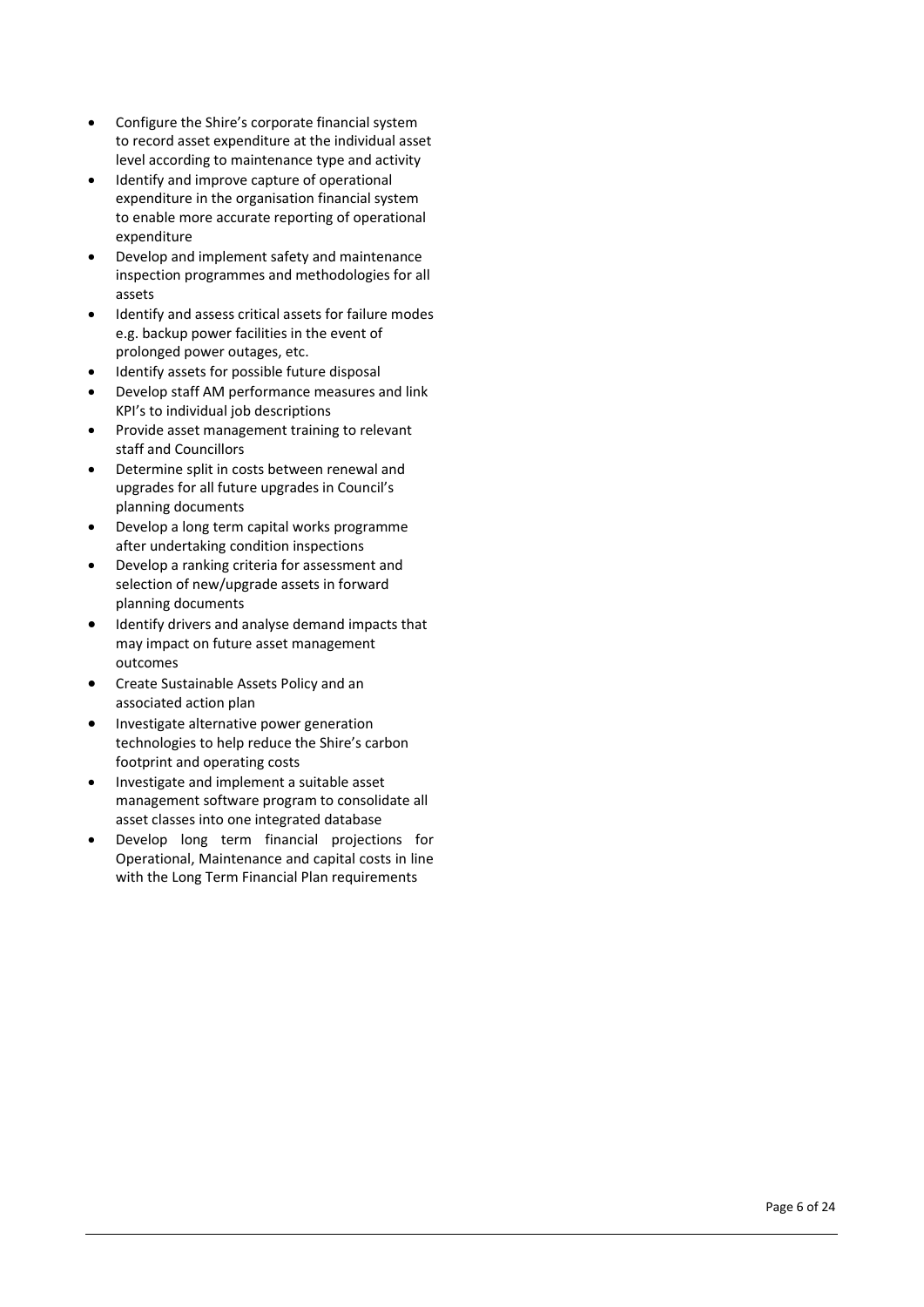### **2. INTRODUCTION**

#### **2.1 Background**

This asset management plan is to demonstrate responsive management of assets (and services provided from assets), compliance with regulatory requirements, and to communicate funding needed to provide the required levels of service over a 20 year planning period.

The asset management plan follows the format for AM Plans recommended in Section 4.2.6 of the International Infrastructure Management Manual<sup>1</sup>.

The asset management plan is to be read with the organisation's Asset Management Policy, Asset Management Strategy and long term planning documents.

#### **2.2 Goals and Objectives of Asset Management**

The organisation exists to provide services to its community. These services are provided by infrastructure assets. We acquire assets by 'purchase', by contract, construction by our staff and by donation of assets constructed by others to meet increased levels of service.

Our goal in managing infrastructure assets is to meet the defined level of service (as amended from time to time) in the most cost effective manner for present and future consumers. The key elements of infrastructure asset management are:

Providing a defined level of service and monitoring performance,

- x Managing the impact of growth through demand management and infrastructure investment,
- Taking a lifecycle approach to developing cost-effective management strategies for the long-term that meet the defined level of service,
- Identifying, assessing and appropriately controlling risks, and
- Having a long-term financial plan which identifies required, affordable expenditure and how it will be financed.<sup>2</sup>

#### **2.3 Plan Framework**

Key elements of the plan are

- Levels of service  $-$  specifies the services and levels of service to be provided by the organisation,
- Future demand how this will impact on future service delivery and how this is to be met,
- Life cycle management how Council will manage its existing and future assets to provide defined levels of service,
- $\bullet$  Financial summary what funds are required to provide the defined services,
- Asset management practices,
- x Monitoring how the plan will be monitored to ensure it is meeting organisation's objectives,
- Asset management improvement plan.

A road map for preparing an asset management plan is shown on the following page.

<sup>&</sup>lt;sup>1</sup> IPWEA, 2011, Sec 4.2.6, *Example of an Asset Management Plan Structure*, pp 4|24 – 27.<br><sup>2</sup> Pessed an IPWEA, 2011, IPAM, Sec 1.2, p.1|7.

 $3$  Based on IPWEA, 2011, IIMM, Sec 1.2 p 1|7.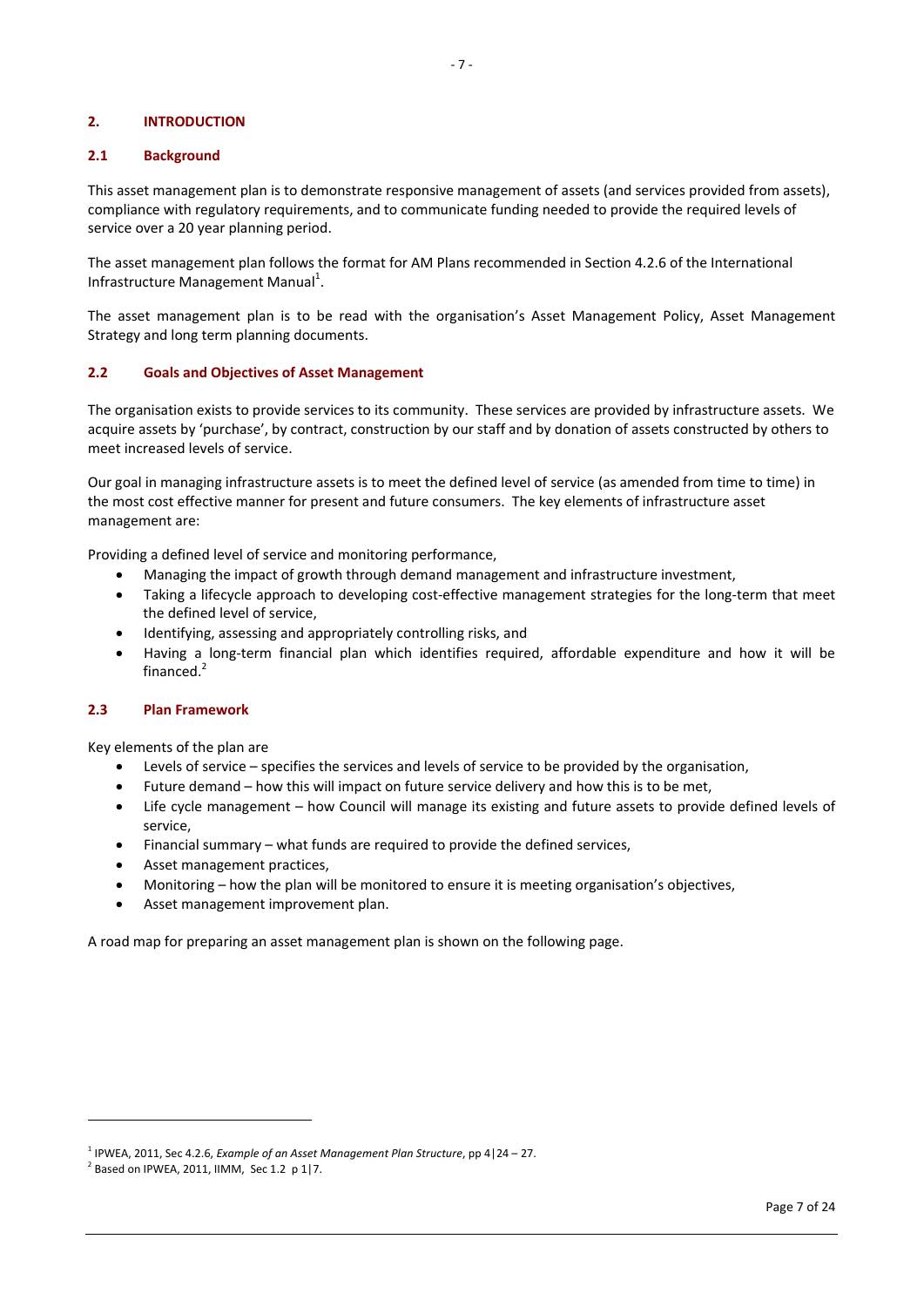## *Road Map for preparing an Asset Management Plan*

*Source: IPWEA, 2006, IIMM, Fig 1.5.1, p 1.11.* 

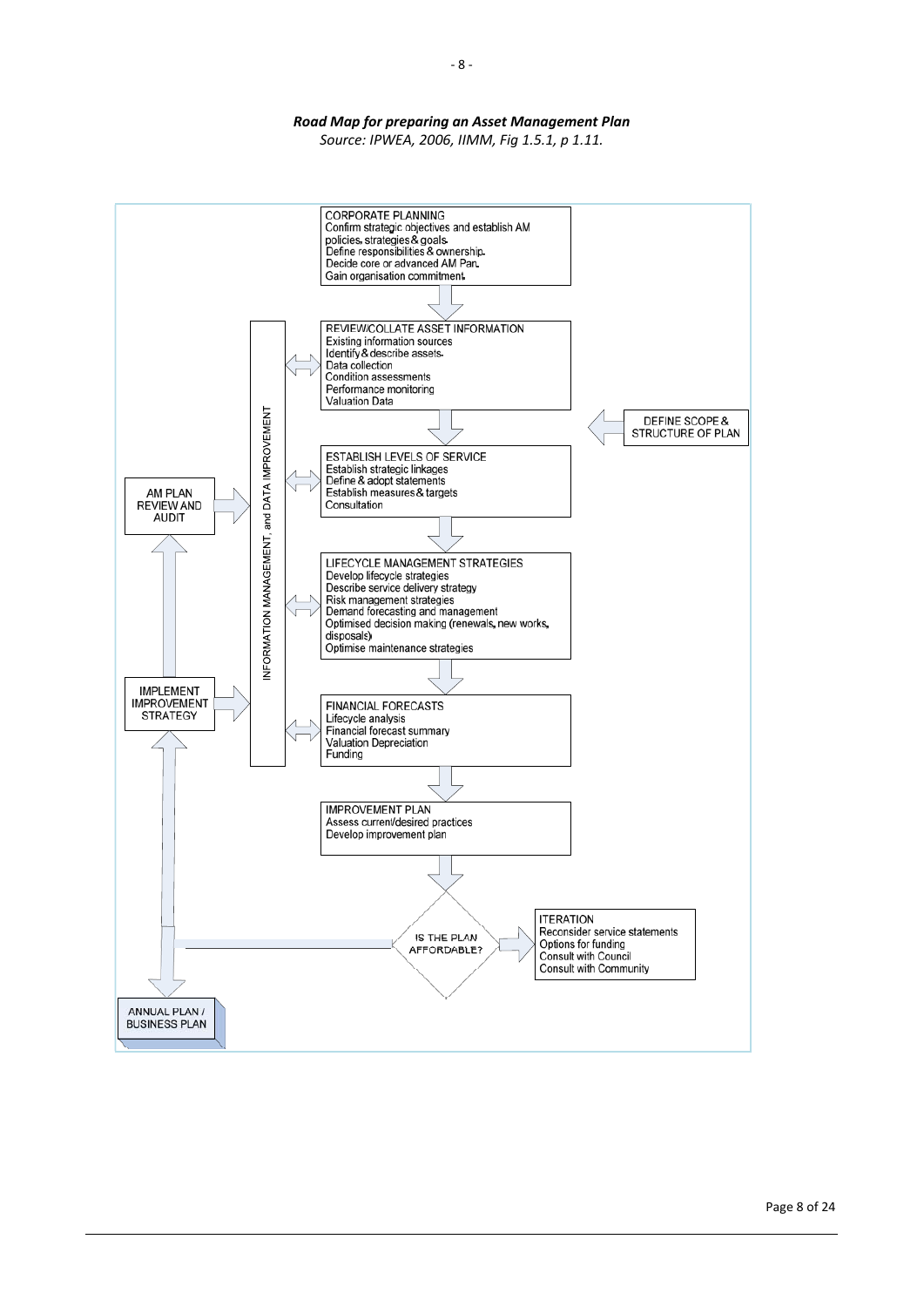### **2.4 Community Consultation**

Future revisions of the individual asset management plans will incorporate community consultation on service levels and costs of providing the service. This will assist the Council and the community in matching the level of service needed by the community, service risks and consequences with the community's ability and willingness to pay for the service.

### **3. LEVELS OF SERVICE**

#### **3.1 Customer Research and Expectations**

The outcomes of the community consultation conducted as part of the development of the Strategic Community Plan have informed this 'core' asset management plan.

#### **3.2 Strategic and Corporate Goals**

This asset management plan is prepared under the direction of the organisation's vision, objectives and desired outcomes.

Our vision is:

## *"A wonderful place to live, work, invest and visit with the community working together to achieve shared objectives''*

Relevant organisational objectives and how these are addressed in this asset management plan are included in the individual asset management plans for each class of asset.

#### **3.3 Community Levels of Service**

Service levels are defined service levels in two terms, customer levels of service and technical levels of service.

Community Levels of Service measure how the community receives the service and whether the organisation is providing community value.

Community levels of service measures used in the asset management plan are:

| Quality              | How good is the service?           |
|----------------------|------------------------------------|
| <b>Function</b>      | Does it meet users' needs?         |
| Capacity/Utilisation | Is the service over or under used? |

*Note: The organisation's current and expected community & technical service levels are detailed in each asset management plan for each asset class.* 

## **3.4 Technical Levels of Service**

**Technical Levels of Service** Supporting the community service levels are operational or technical measures of performance. These technical measures relate to the allocation of resources to service activities that the organisation undertakes to best achieve the desired community outcomes and demonstrate effective organisational performance.

Technical service measures are linked to annual budgets covering:

- Operations the regular activities to provide services such as opening hours, cleansing, mowing grass, energy, inspections, etc.
- x Maintenance the activities necessary to retain an asset as near as practicable to an appropriate service condition (e.g. road patching, unsealed road grading, building and structure repairs),
- Renewal the activities that return the service capability of an asset up to that which it had originally (e.g. frequency and cost of road resurfacing and pavement reconstruction, pipeline replacement and building component replacement),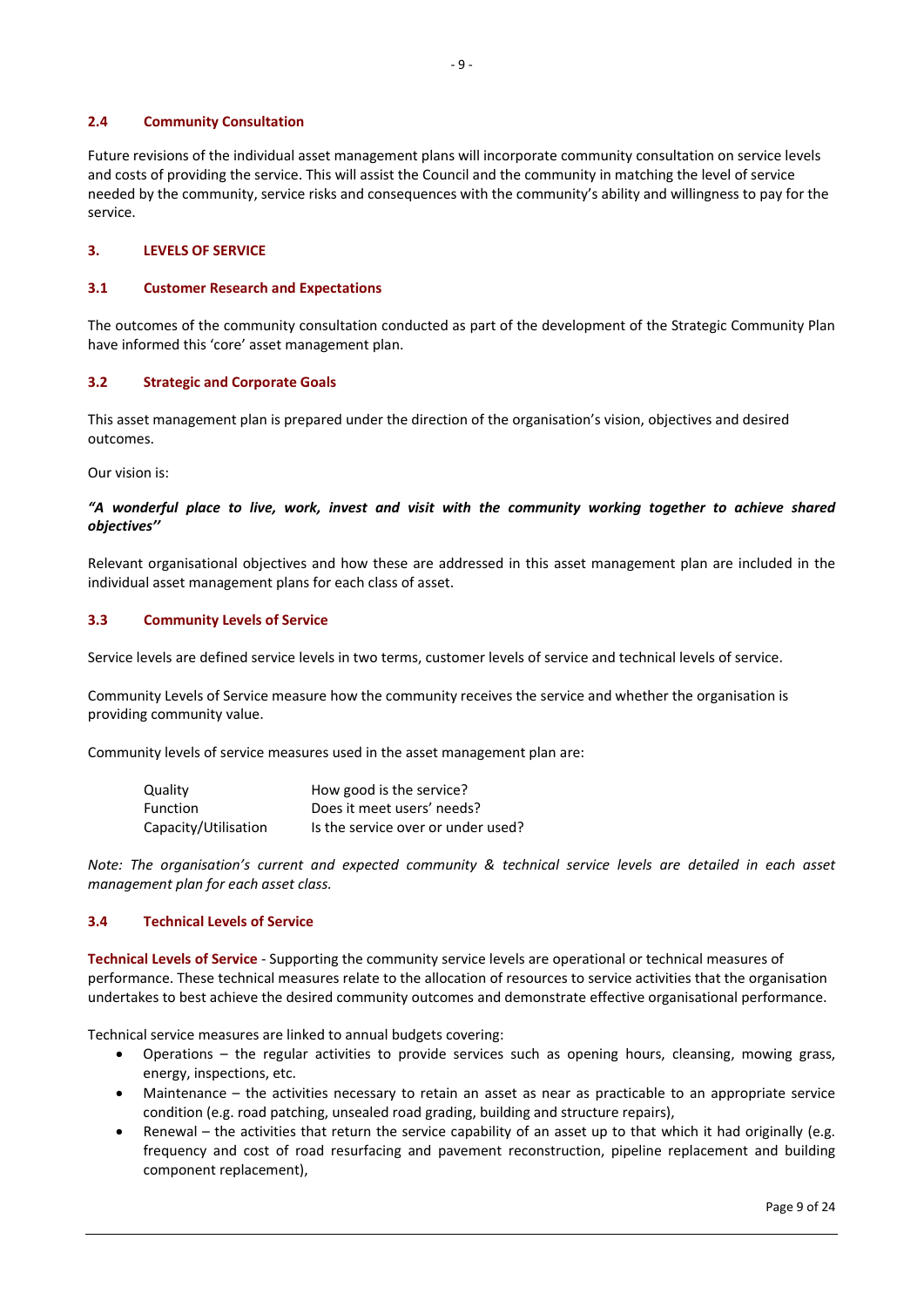• Upgrade – the activities to provide a higher level of service (e.g. widening a road, sealing an unsealed road, replacing a pipeline with a larger size) or a new service that did not exist previously (e.g. a new library).

Service and asset managers plan, implement and control technical service levels to influence the customer service  $levels.<sup>3</sup>$ 

## **4. FUTURE DEMAND**

#### **4.1 Demand Drivers**

Drivers affecting demand include population change, changes in demographics, seasonal factors, vehicle ownership rates, consumer preferences and expectations, technological changes, economic factors, agricultural practices, environmental awareness, etc.

## **4.2 Demand Forecast**

The present position and projections for demand drivers that may impact future service delivery and utilisation of assets were identified and are documented in Table 4.3.

#### **4.3 Demand Impact on Assets**

The impact of demand drivers that may affect future service delivery and utilisation of assets are shown in Table 4.3.

| <b>Demand Factor</b> | <b>Present Position</b>                                                                                     | Projection                                                                                                                                                                                                                                                                                                             | <b>Impact on Services</b>                                                                                                                                                                                                                                                                                                                                                                                        |
|----------------------|-------------------------------------------------------------------------------------------------------------|------------------------------------------------------------------------------------------------------------------------------------------------------------------------------------------------------------------------------------------------------------------------------------------------------------------------|------------------------------------------------------------------------------------------------------------------------------------------------------------------------------------------------------------------------------------------------------------------------------------------------------------------------------------------------------------------------------------------------------------------|
| Population           | Present population<br>estimated as at 2016<br>approx. 5940                                                  | Increase of 12.96% from 2016<br>(5,940) to 2026 (6,710)<br>Projected increase of 1.3% per<br>annum <sup>4</sup>                                                                                                                                                                                                        | Small increase in demand for all<br>services - Neutral                                                                                                                                                                                                                                                                                                                                                           |
| Demographic          | $00 - 09$<br>640<br>$10 - 19$<br>850<br>$20 - 39$<br>1070<br>40-59<br>1760<br>60-79<br>1440<br>$80+$<br>180 | $00 - 09$<br>680<br>$10-19$<br>840<br>$20 - 39$<br>1360<br>40-59<br>1710<br>60-79<br>1740<br>380<br>$80+$<br>Projected increase in the :<br>20-29 age group (27.1%),<br>60-79 age group (20.8%),<br>80+ age group (111.1%) and<br>minor decreases in the 10-19 &<br>40-59 age groups (-1.2% & -2.8%)<br>respectively). | Increasing population in the 60+<br>age group (+132.9% over 10 years<br>or +13.29% pa) will impact in the<br>area of disability access and<br>mobility for the aged - <b>Increase</b> .<br>Increases in the 20-39 age group<br>(+27.1% or +2.71% pa) will also<br>impact on the provision of<br>infrastructure services to meet<br>increased demand from a younger<br>more mobile population - <b>Increase</b> . |
| Seasonal             |                                                                                                             | The population increases during<br>fruit harvesting season with<br>transient workers. The size of<br>the seasonal change is not<br>currently known                                                                                                                                                                     | Increased demand for short stay,<br>camping and caravan facilities,<br>however current facilities should<br>be able to accommodate any slight<br>increase - Neutral.                                                                                                                                                                                                                                             |
| <b>Tourism</b>       |                                                                                                             | The population Increases during<br>peak tourist periods. The size is<br>not known                                                                                                                                                                                                                                      | Future possible increased demand<br>for short stay, caravan and camping<br>facilities and use of ablution<br>facilities may occur, however<br>current facilities should be able to                                                                                                                                                                                                                               |

#### *Table 4.3: Demand Drivers, Projections and Impact on Services*

3 IPWEA, 2011, IIMM, p 2.22

4 ABS Population projection 2013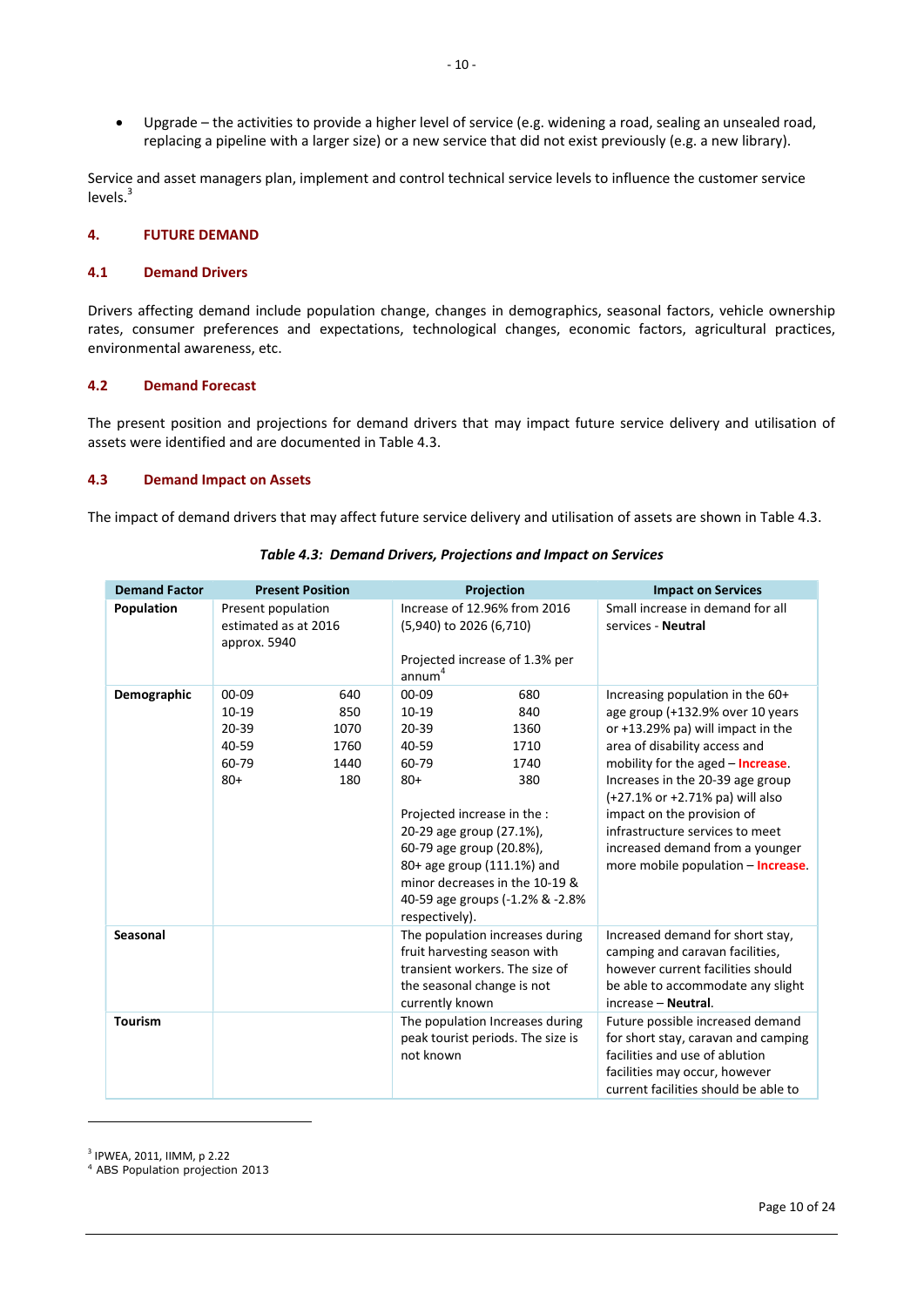|                       |                                                                                                                                                                                                                                                                                                                                                                                                                                                                                                                                                                                                                                                                                                                                                                                                                                                                                                                                     | accommodate any slight increase -<br>Neutral.                                                                                                                                                                                                                                                                                                                                                                                                                                                                                                                                                                                                                 |
|-----------------------|-------------------------------------------------------------------------------------------------------------------------------------------------------------------------------------------------------------------------------------------------------------------------------------------------------------------------------------------------------------------------------------------------------------------------------------------------------------------------------------------------------------------------------------------------------------------------------------------------------------------------------------------------------------------------------------------------------------------------------------------------------------------------------------------------------------------------------------------------------------------------------------------------------------------------------------|---------------------------------------------------------------------------------------------------------------------------------------------------------------------------------------------------------------------------------------------------------------------------------------------------------------------------------------------------------------------------------------------------------------------------------------------------------------------------------------------------------------------------------------------------------------------------------------------------------------------------------------------------------------|
| <b>Climate Change</b> | Temperatures:<br>Based on the Bureau of<br>Meteorology (BOM) climate<br>change charts & graphs, it is<br>predicted that maximum<br>temperatures will increase at a<br>similar rate as current trends<br>indicate (since 1910 the annual<br>temperature anomaly has<br>increased by approximately<br>1.25 $\mathrm{^{\circ}C}$ to date.<br>The minimum temperature<br>anomaly over the same period<br>has also increased by<br>approximately 1.0°C.<br>The trend in the number of colds<br>days since 1970 indicates that<br>days are generally getting<br>warmer with warmer nights<br>resulting in longer growing<br>seasons in the south west.<br>Rainfall:<br>The number of consecutive wet<br>days is also reducing as is the<br>number of wet days. The<br>intensity of low pressures<br>systems is increasing since 1950.<br>The overall annual rainfall has<br>decreased on average by<br>approximately 150mm since<br>1910. | Temperatures:<br>With increasingly hotter days<br>during the summer, warmer days<br>and milder nights during winter,<br>there may be an increased demand<br>for more asset maintenance or<br>upgrades. Drier & hotter conditions<br>may contribute to faster than<br>normal deterioration of asset<br>infrastructure. Neutral.<br>Rainfall:<br>With rainfall decreasing by<br>approximately 150mm over the<br>past 115 years, and with the<br>intensity of low pressure systems<br>increasing, more extreme weather<br>events will continue to occur with<br>local governments in the south<br>west having to adapt to manage<br>possible increased damage to |
|                       |                                                                                                                                                                                                                                                                                                                                                                                                                                                                                                                                                                                                                                                                                                                                                                                                                                                                                                                                     | assets as result of more violent<br>weather events - <b>Increase</b> .                                                                                                                                                                                                                                                                                                                                                                                                                                                                                                                                                                                        |

*Note: Analysis of the demand drivers associated with an individual asset classes is included within each individual asset management plan as are associated graphs to support the analysis.* 

## **4.4 Demand Management Plan**

Demand for new services will be managed through a combination of managing existing assets, upgrading of existing assets and providing new assets to meet demand and demand management. Demand management practices include non-asset solutions, insuring against risks and managing failures.

*Note: Opportunities identified to date for demand management are shown in the individual Asset Management Plans for each asset class.* 

## **4.5 Asset Programs to meet Demand**

New assets constructed/acquired by the organisation are discussed in Section 5.4.

Acquiring these new assets will commit the organisation to fund ongoing operations, maintenance and renewal costs for the period that the service provided from the assets is required. These future costs are identified and considered in developing forecasts of future operations, maintenance and renewal costs in Section 5.

## **5. LIFECYCLE MANAGEMENT PLAN**

The lifecycle management plan details how the organisation plans to manage and operate the assets at the agreed levels of service (defined in Section 3) while optimising life cycle costs.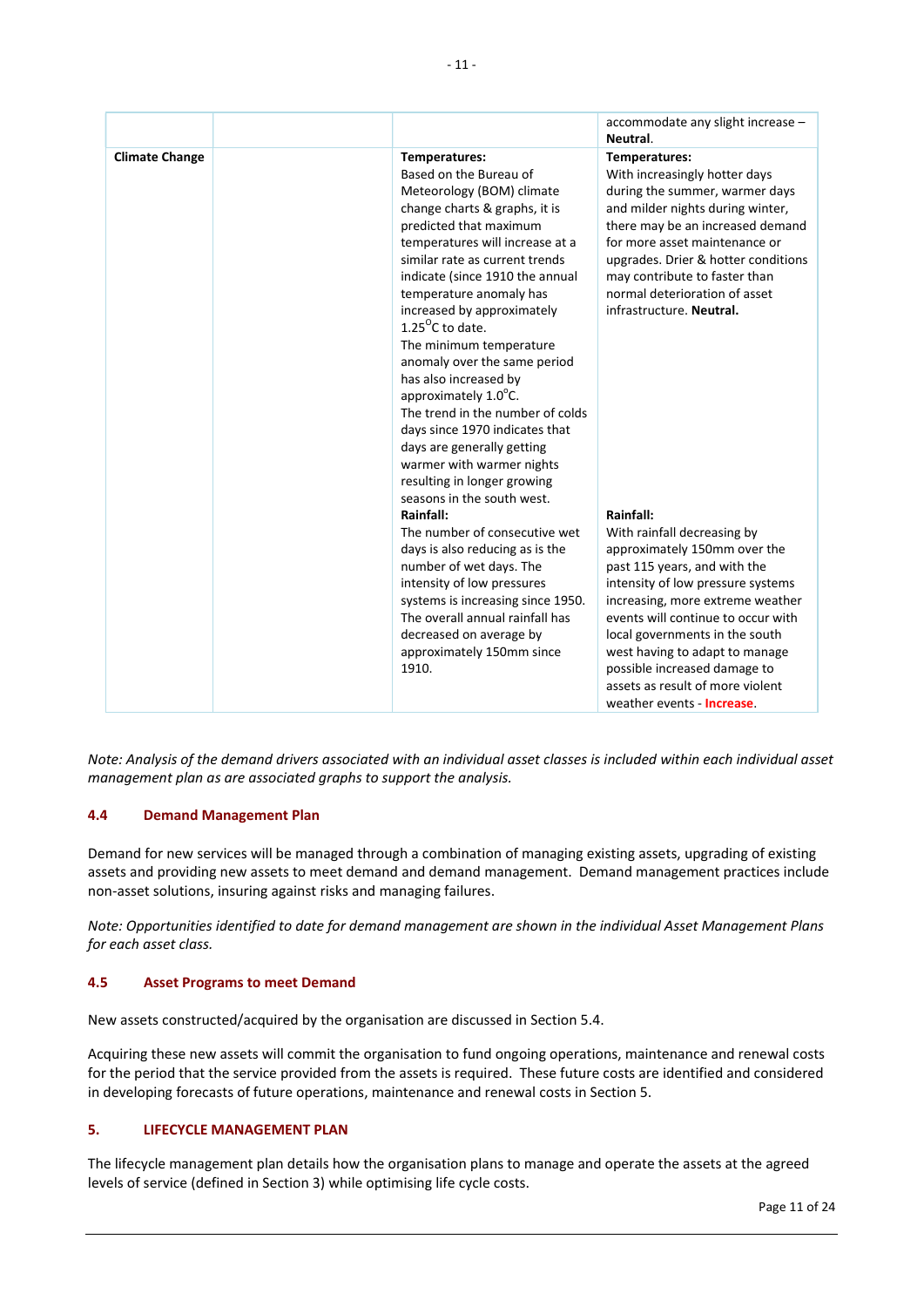#### **5.1 Background Data**

#### 5.1.1 Physical parameters

The age profile of the assets included in this AM Plan is shown in Figure 2.





## 5.1.2 Asset condition

Condition is currently determined via ad hoc inspections by department staff. Condition data is also provided every three years during independent assessment for fair value accounting purposes. It is identified that a formal condition assessment process is required to be implemented for all Council assets.

*Note: The condition profile of our assets are shown in each asset management plan for each asset class.* 

#### 5.1.3 Asset valuations

The value of assets recorded in the asset register as at 30 June 2016 covered by this asset management plan is shown below. Assets are valued at current replacement cost.

| Current Replacement Cost    | \$283,368,000 |
|-----------------------------|---------------|
| Annual Depreciation Expense | \$3,613,000   |

Various ratios of asset consumption and expenditure have been prepared to help guide and gauge asset management performance and trends over time.

| Rate of Annual Asset Consumption                 | 1.6% |
|--------------------------------------------------|------|
| (Depreciation/Depreciable Amount)                |      |
| Rate of Annual Asset Renewal                     | 0.9% |
| (Capital Renewal Expenditure/Depreciable amount) |      |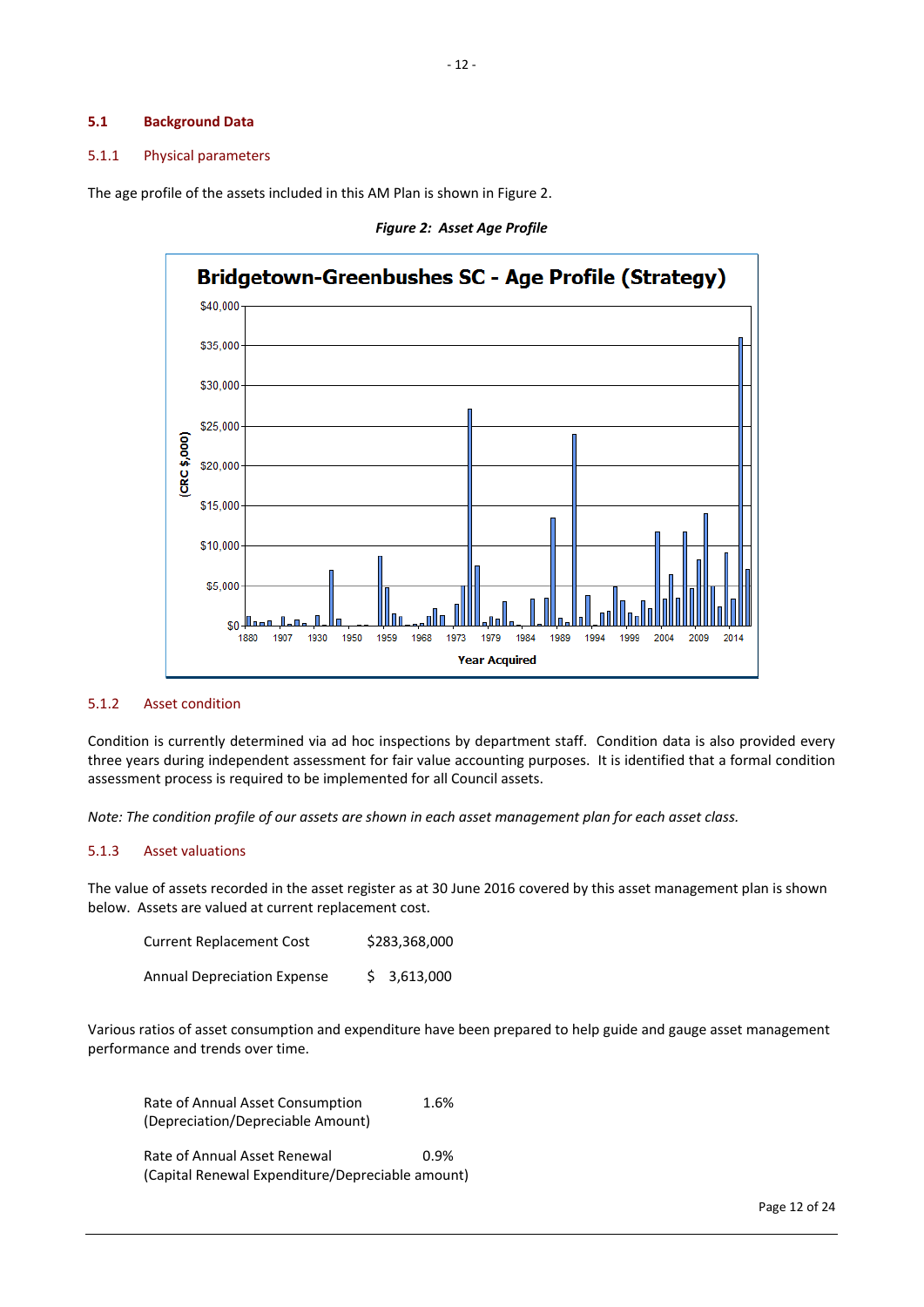In 2017 the organisation plans to renew assets at 59.7% of the rate they are being consumed and will be increasing its asset stock by 0.3% in the year.

#### **5.2 Infrastructure Risk Management Plan**

An assessment of risks associated with service delivery from infrastructure assets has identified critical risks that will result in loss or reduction in service from infrastructure assets or a 'financial shock' to the organisation. The risk assessment process identifies credible risks, the likelihood of the risk event occurring, the consequences should the event occur, develops a risk rating, evaluates the risk and develops a risk treatment plan for non-acceptable risks.

Critical risks, being those assessed as 'Very High' - requiring immediate corrective action and 'High' – requiring prioritised corrective action identified in the Infrastructure Risk Management Plan, together with the estimated residual risk after the selected treatment plan is operational are summarised in Table 5.2. These risks are reported to management and Council.

| <b>Service or Asset</b><br>at Risk                           | <b>What can Happen</b>                                                                                  | <b>Risk</b><br>Rating<br>(VH, H) | <b>Risk Treatment Plan</b>                                                                                                                                                                                                 | <b>Residual</b><br>Risk <sup>*</sup> | <b>Treatment Costs</b> |
|--------------------------------------------------------------|---------------------------------------------------------------------------------------------------------|----------------------------------|----------------------------------------------------------------------------------------------------------------------------------------------------------------------------------------------------------------------------|--------------------------------------|------------------------|
| Asset<br>management<br>system                                | <b>Inconsistent LOS</b><br>delivery                                                                     | High                             | Develop asset hierarchy                                                                                                                                                                                                    | Low                                  | Nil                    |
| Asset<br>management -<br>condition rating<br>and inspections | Assets become<br>unsafe, and/or are<br>replaced at sub-<br>optimum times                                | Very High                        | Develop and implement<br>annual inspection program                                                                                                                                                                         | Low                                  | Nil                    |
| Levels of Service                                            | Levels of service<br>not acceptable to<br>the community                                                 | High                             | Undertake community<br>consultation to develop<br>levels of service and<br>incorporate into integrated<br>planning documents                                                                                               | Low                                  | <b>\$TBC</b>           |
| Forward works<br>planning and<br>budgeting                   | Lack of funding,<br>insufficient<br>resources being<br>available to deliver<br>agreed service<br>levels | High                             | Undertake annual<br>community survey on levels<br>of service, review resources<br>available to meet expected<br>LOS, provide additional<br>resources or adjust levels of<br>service in consultation with<br>the community. | Low                                  | <b>\$TBC</b>           |
| Asset<br>management -<br>strategic                           | Asset management<br>system<br>breakdowns due to<br>lack of focus by<br>staff                            | Very High                        | Provide training to relevant<br>staff and Councillors.<br>Include KPI's in staff job<br>descriptions and annual<br>performance reviews                                                                                     | Low                                  | <b>\$TBC</b>           |

## *Table 5.2: Critical Risks and Treatment Plans*

Note \* The residual risk is the risk remaining after the selected risk treatment plan is operational.

#### **5.3 Renewal/Replacement Plan**

Renewal and replacement expenditure is major work which does not increase the asset's design capacity but restores, rehabilitates, replaces or renews an existing asset to its original or lesser required service potential. Work over and above restoring an asset to original service potential is upgrade/expansion or new works expenditure.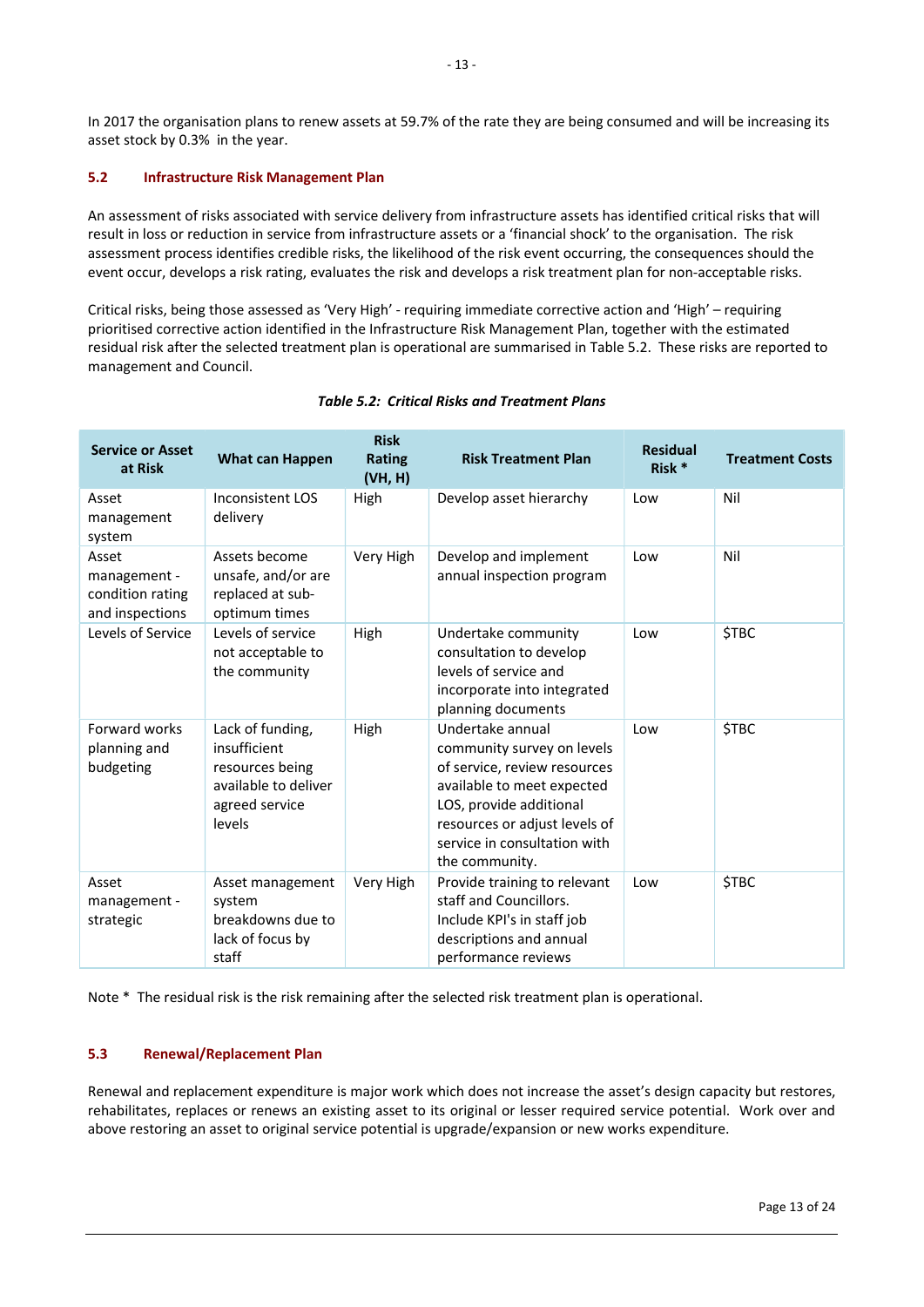#### 5.3.1 Renewal plan

*Note: The useful lives of assets used to develop projected asset renewal expenditures are shown in the individual Asset Management Plans for each asset class.* 

#### 5.3.2 Renewal and Replacement Strategies

The organisation will plan capital renewal and replacement projects to meet level of service objectives and minimise infrastructure service risks by:

- Planning and scheduling renewal projects to deliver the defined level of service in the most efficient manner,
- Undertaking project scoping for all capital renewal and replacement projects to identify:
	- o the service delivery 'deficiency', present risk and optimum time for renewal/replacement,
	- o the project objectives to rectify the deficiency,
	- o the range of options, estimated capital and life cycle costs for each options that could address the service deficiency,
	- $\circ$  and evaluate the options against evaluation criteria adopted by the organisation, and
	- select the best option to be included in capital renewal programs,
- Using 'low cost' renewal methods (cost of renewal is less than replacement) wherever possible,
- x Maintain a current infrastructure risk register for assets and service risks associated with providing services from infrastructure assets and reporting Very High and High risks and residual risks after treatment to management and Council,
- x Review current and required skills base and implement workforce training and development to meet required construction and renewal needs,
- x Maintain a current hierarchy of critical assets and capital renewal treatments and timings required ,
- Review management of capital renewal and replacement activities to ensure Council is obtaining best value for resources used.

#### Renewal ranking criteria

Asset renewal and replacement is typically undertaken to either:

- Ensure the reliability of the existing infrastructure to deliver the service it was constructed to facilitate (e.g. replacing a bridge that has a 5 t load limit), or
- To ensure the infrastructure is of sufficient quality to meet the service requirements (e.g. roughness of a road). $5$

It is possible to get some indication of capital renewal and replacement priorities by identifying assets or asset groups that:

- Have a high consequence of failure,
- Have a high utilisation and subsequent impact on users would be greatest,
- The total value represents the greatest net value to the organisation,
- Have the highest average age relative to their expected lives,
- Are identified in the AM Plan as key cost factors,
- Have high operational or maintenance costs, and
- Where replacement with modern equivalent assets would yield material savings.<sup>6</sup>

<sup>5</sup> IPWEA, 2011, IIMM, Sec 3.4.4, p 3|60.

 $5$  Based on IPWEA, 2011, IIMM, Sec 3.4.5, p 3 66.

 $6$  Based on IPWEA, 2011, IIMM, Sec 3.4.5, p 3 66.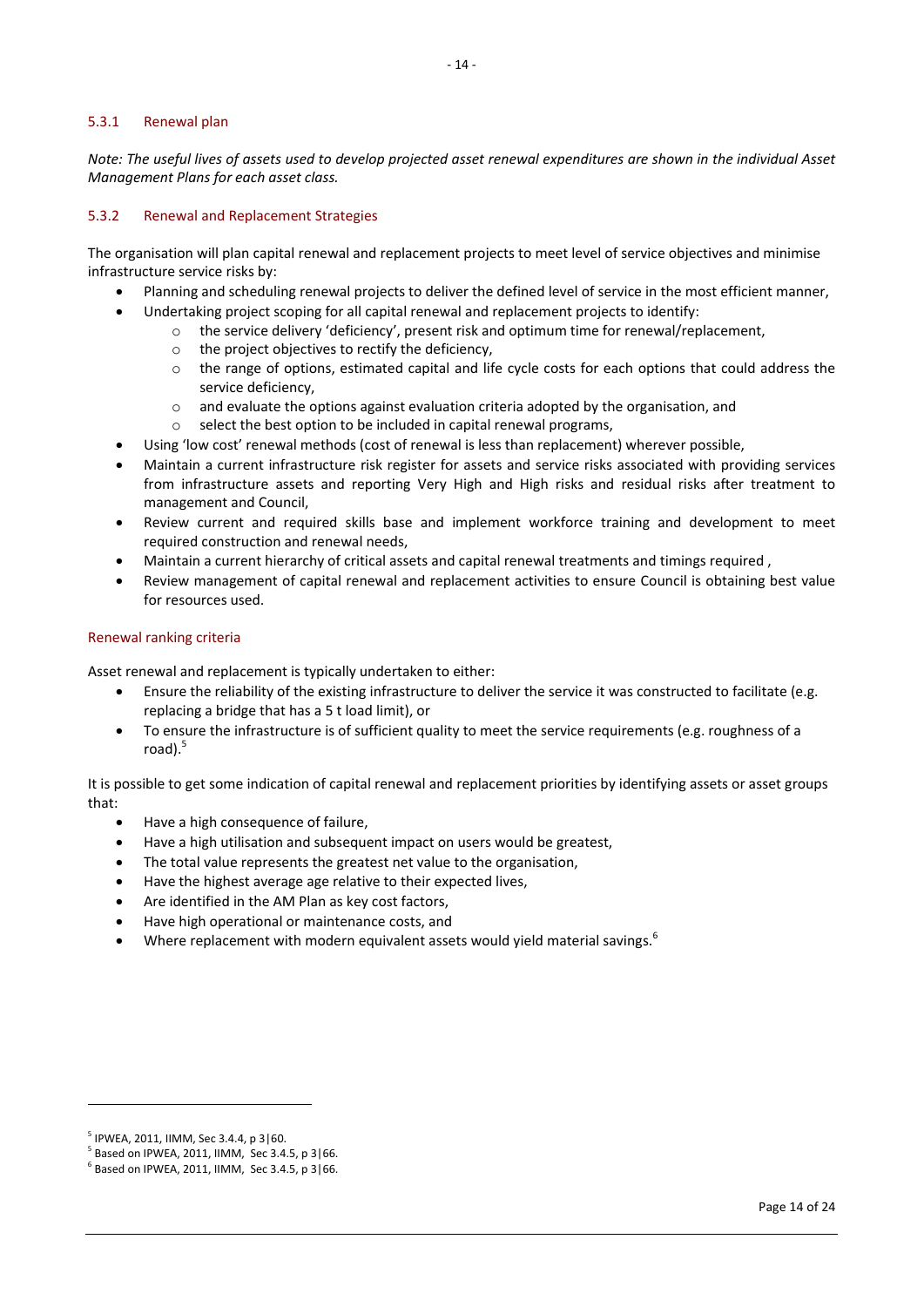## 5.3.3 Summary of future renewal and replacement expenditure

Projected future renewal and replacement expenditures are forecast to increase over time as the asset stock increases from growth. The expenditure is summarised in Fig 5. Note that all amounts are shown in real values.



## *Fig 5: Projected Capital Renewal and Replacement Expenditure*

Deferred renewal and replacement, i.e. those assets identified for renewal and/or replacement and not scheduled in capital works programs are to be included in the risk analysis process in the risk management plan.

Renewals and replacement expenditure in the organisation's capital works program will be accommodated in the long term financial plan.

## **5.4 Creation/Acquisition/Upgrade Plan**

New works are those works that create a new asset that did not previously exist, or works which upgrade or improve an existing asset beyond its existing capacity. They may result from growth, social or environmental needs. Assets may also be acquired at no cost to the organisation from land development.

#### 5.4.1 Capital Investment Strategies

The organisation will plan capital upgrade and new projects to meet level of service objectives by:

- Planning and scheduling capital upgrade and new projects to deliver the defined level of service in the most efficient manner,
- Undertake project scoping for all capital upgrade/new projects to identify:
	- o the service delivery 'deficiency', present risk and required timeline for delivery of the upgrade/new asset,
	- $\circ$  the project objectives to rectify the deficiency including value management for major projects,
	- o the range of options, estimated capital and life cycle costs for each options that could address the service deficiency,
	- o management of risks associated with alternative options,
	- o and evaluate the options against evaluation criteria adopted by Council, and
	- select the best option to be included in capital upgrade/new programs,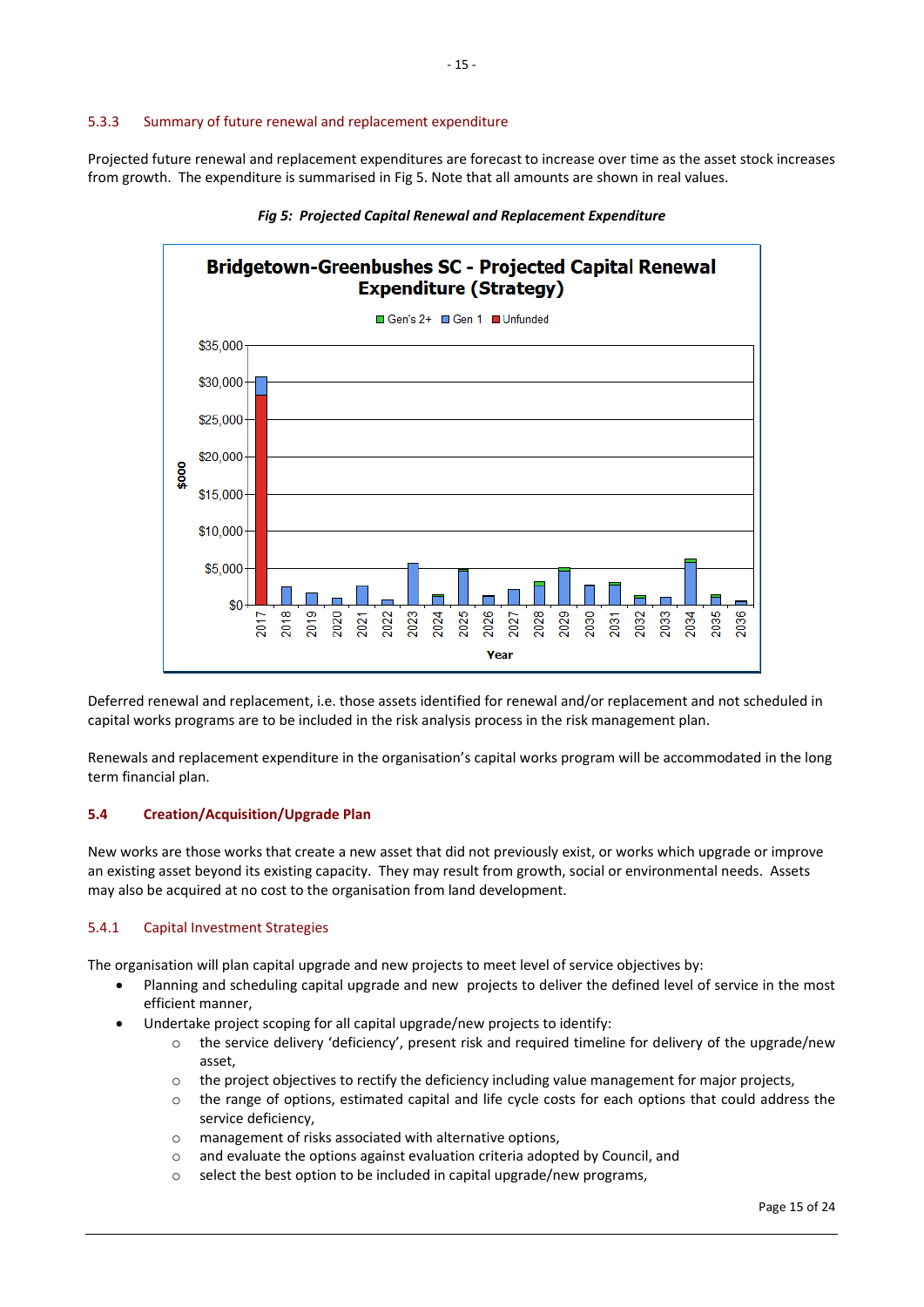- Review current and required skills base and implement training and development to meet required construction and project management needs,
- Review management of capital project management activities to ensure Council is obtaining best value for resources used.

## 5.4.2 Summary of future upgrade/new assets expenditure

Projected upgrade/new asset expenditures are summarised in Fig 6.

*Note: The projected upgrade/new capital works programs are shown in individual Asset Management Plans.* 

All amounts are shown in real values.



#### *Fig 6: Projected Capital Upgrade/New Asset Expenditure*

Expenditure on new assets and services in the organisation's capital works program will be accommodated in the long term financial plan.

## **5.5 Disposal Plan**

Disposal includes any activity associated with disposal of a decommissioned asset including sale, demolition or relocation.

At present no properties have been identified for future disposal during the term of the AMP. This has been listed as an improvement action.

#### **6. FINANCIAL SUMMARY**

This section contains the financial requirements resulting from all the information presented in the previous sections of this asset management plan. The financial projections will be improved as further information becomes available on asset condition, desired levels of service and current and projected future asset performance.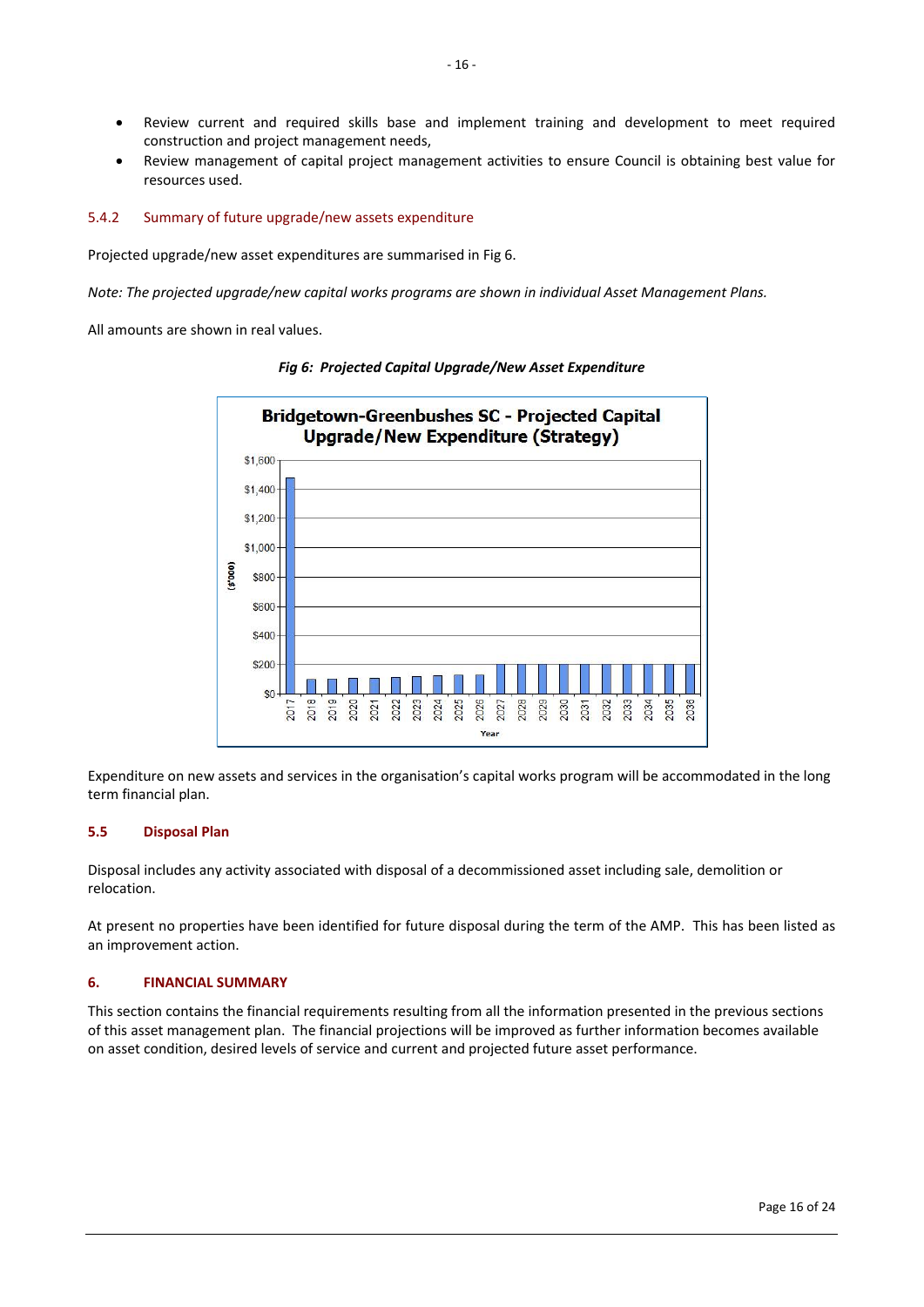#### **6.1 Financial Statements and Projections**

The financial projections are shown in Fig 7 for projected operating (operations and maintenance) and capital expenditure (renewal and upgrade/expansion/new assets). Note that all costs are shown in real values.



### *Fig 7: Projected Operating and Capital Expenditure*

#### 6.1.1 Sustainability of service delivery

There are four key indicators for service delivery sustainability that have been considered in the analysis of the services provided by Council's assets, these being the asset renewal funding ratio, long term life cycle costs/expenditures and medium term projected/budgeted expenditures over 5 and 10 years of the planning period.

#### Asset Renewal Funding Ratio

Asset Renewal Funding Ratio<sup>7</sup> 25%<sup>8</sup>

The Asset Renewal Funding Ratio is the most important indicator and reveals that over the next 10 years, Council is forecasting that it will have 25% of the funds required for the optimal renewal and replacement of its assets.

It should be noted however, that until Council's operating and maintenance costs are projected over the next 10 years as part of the LTFP, the above graph and ratio may not be held to be reliable as the budget projection is based on the 2016-17 budget expenditure.

 $^7$  AIFMG, 2012, Version 1.3, Financial Sustainability Indicator 4, Sec 2.6, p 2.16

<sup>8</sup> DLGC\_LG\_Operational Guideline\_18 – Target ratio is between 75% and 95%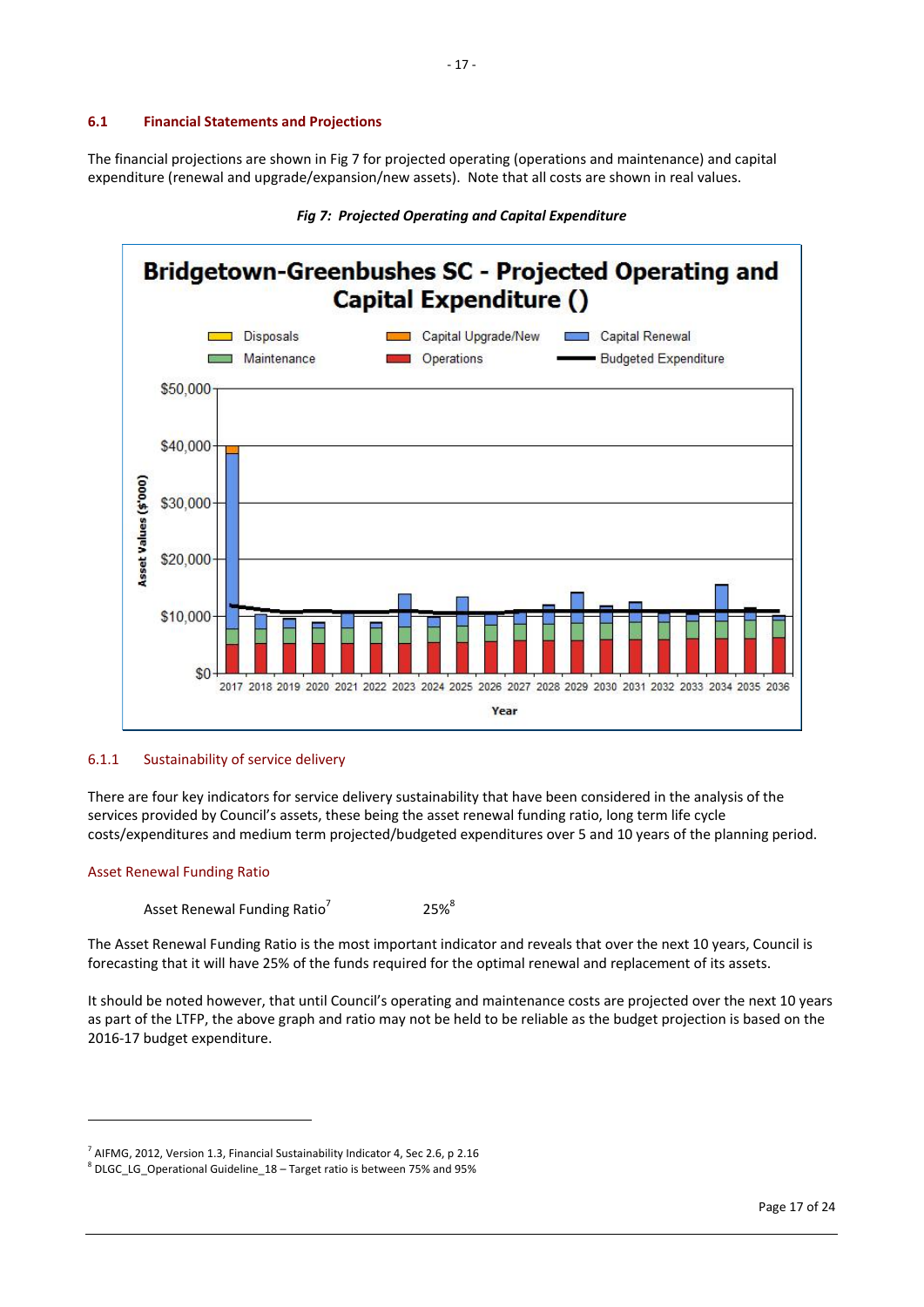#### Long term - Life Cycle Cost

Life cycle costs (or whole of life costs) are the average costs that are required to sustain the service levels over the asset life cycle. Life cycle costs include operations and maintenance expenditure and asset consumption (depreciation expense). The life cycle cost for the services covered in this asset management plan is \$11,832,000 per year (average operations and maintenance expenditure plus depreciation expense projected over 10 years).

 $-18-$ 

Life cycle costs can be compared to life cycle expenditure to give an initial indicator of affordability of projected service levels when considered with age profiles. Life cycle expenditure includes operations, maintenance and capital renewal expenditure. Life cycle expenditure will vary depending on the timing of asset renewals. The life cycle expenditure over the 10 year planning period is \$9,267,000 per year (average operations and maintenance plus capital renewal budgeted expenditure in LTFP over 10 years).

A shortfall between life cycle cost and life cycle expenditure is the life cycle gap. The life cycle gap for services covered by this asset management plan is  $-\frac{52}{565}000$  per year (-ve = gap, +ve = surplus).

Life cycle expenditure is 78% of life cycle costs.

The life cycle costs and life cycle expenditure comparison highlights any difference between present outlays and the average cost of providing the service over the long term. If the life cycle expenditure is less than that life cycle cost, it is most likely that outlays will need to be increased or cuts in services made in the future.

Knowing the extent and timing of any required increase in outlays and the service consequences if funding is not available will assist organisations in providing services to their communities in a financially sustainable manner. This is the purpose of the asset management plans and long term financial plan.

#### Medium term – 10 year financial planning period

This asset management plan identifies the projected operations, maintenance and capital renewal expenditures required to provide an agreed level of service to the community over a 10 year period. This provides input into 10 year financial and funding plans aimed at providing the required services in a sustainable manner.

These projected expenditures may be compared to budgeted expenditures in the 10 year period to identify any funding shortfall. In a core asset management plan, a gap is generally due to increasing asset renewals for ageing assets.

The projected operations, maintenance and capital renewal expenditure required over the 10 year planning period is \$13,447,000 on average per year.

Estimated (budget) operations, maintenance and capital renewal funding is \$9,267,000 on average per year giving a 10 year funding shortfall of -\$4,180,000 per year. This indicates that Council expects to have 69% of the projected expenditures needed to provide the services documented in the asset management plan.

#### Medium Term – 5 year financial planning period

The projected operations, maintenance and capital renewal expenditure required over the first 5 years of the planning period is \$15,631,000 on average per year.

Estimated (budget) operations, maintenance and capital renewal funding is \$9,446,000 on average per year giving a 5 year funding shortfall of -\$6,184,000 per year. This indicates that Council expects to have 60% of projected expenditures required to provide the services shown in this asset management plan.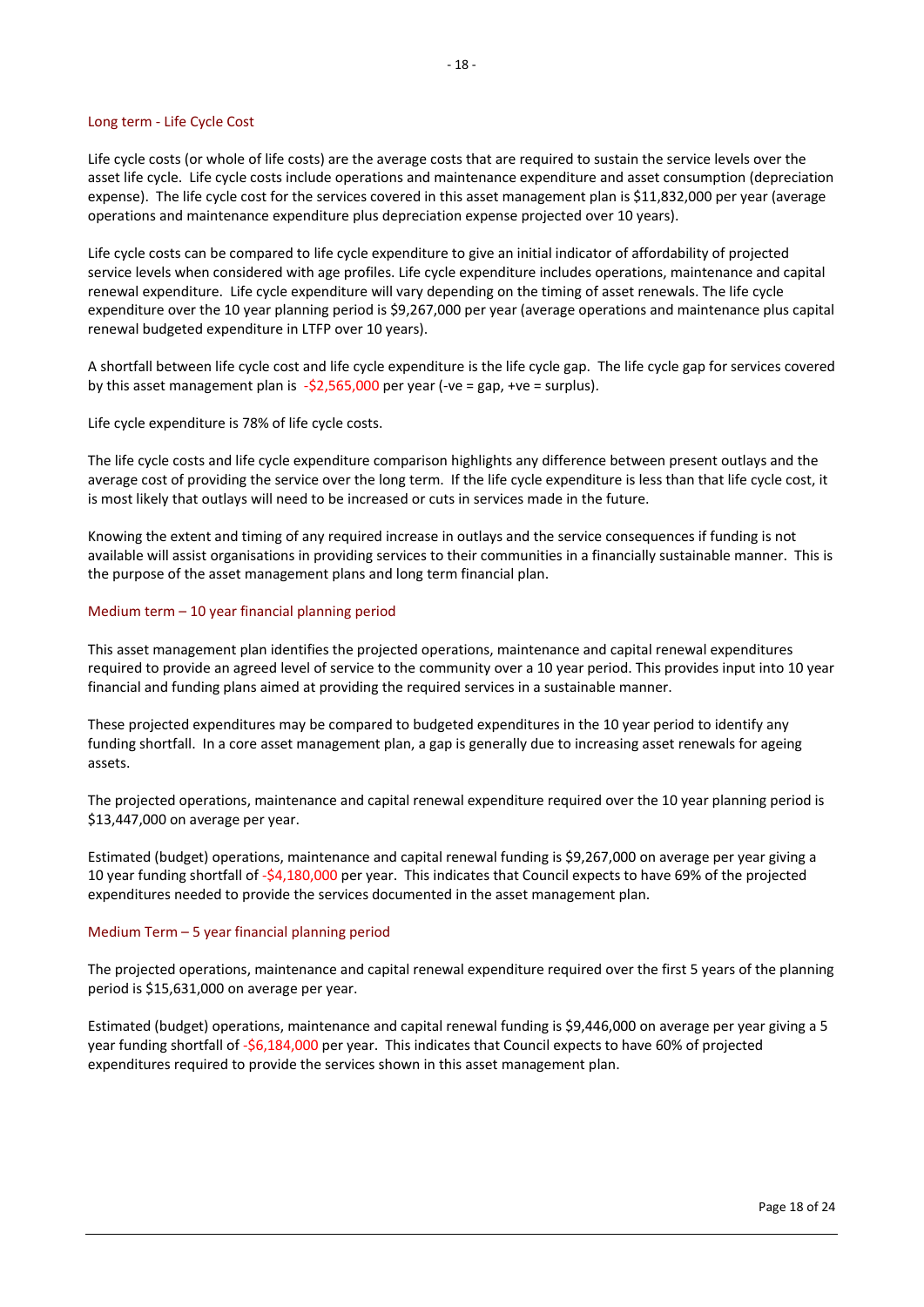#### Asset management financial indicators

Figure 7A shows the asset management financial indicators over the 10 year planning period and for the long term life cycle.



*Figure 7A: Asset Management Financial Indicators* 

Providing services from infrastructure in a sustainable manner requires the matching and managing of service levels, risks, projected expenditures and financing to achieve a financial indicator of approximately 1.0 for the first years of the asset management plan and ideally over the 10 year life of the Long Term Financial Plan.

Table 6.1.1 shows the shortfall between projected renewal and replacement expenditures and expenditure accommodated in long term financial plan. Budget expenditures accommodated in the long term financial plan or extrapolated from current budgets.

| Year<br>End<br>June 30 | <b>Projected</b><br><b>Renewals</b><br>(5'000) | <b>LTFP Renewal</b><br><b>Budget</b><br>(5'000) | Renewal<br><b>Financing</b><br>Shortfall (- gap,<br>+ surplus) (\$'000) | <b>Cumulative</b><br><b>Shortfall</b><br>(- gap, +<br>surplus) (\$'000) |
|------------------------|------------------------------------------------|-------------------------------------------------|-------------------------------------------------------------------------|-------------------------------------------------------------------------|
| 2017                   | \$30,723                                       | \$2,158                                         | $$-28,565$                                                              | $$-28,565$                                                              |
| 2018                   | \$2,412                                        | \$1,753                                         | $$-659$                                                                 | $$-29,224$                                                              |
| 2019                   | \$1,650                                        | \$1,332                                         | $$-318$                                                                 | \$-29,542                                                               |
| 2020                   | \$963                                          | \$1,552                                         | \$589                                                                   | $$-28,952$                                                              |
| 2021                   | \$2,783                                        | \$1,347                                         | $$-1,436$                                                               | \$-30,388                                                               |
| 2022                   | \$868                                          | \$1,251                                         | \$383                                                                   | $$-30,005$                                                              |
| 2023                   | \$5,758                                        | \$1,619                                         | $$-4,139$                                                               | $5 - 34,144$                                                            |
| 2024                   | \$1,599                                        | \$1,343                                         | $S-256$                                                                 | \$-34,401                                                               |
| 2025                   | \$5,028                                        | \$1,069                                         | $$-3,959$                                                               | \$-38,360                                                               |
| 2026                   | \$1,820                                        | \$1,069                                         | $$-751$                                                                 | $5-39,111$                                                              |
| 2027                   | \$2,340                                        | \$1,407                                         | $$-934$                                                                 | $$-40,044$                                                              |
| 2028                   | \$3,199                                        | \$1,407                                         | $$-1,792$                                                               | \$-41,836                                                               |

|  |  |  | Table 6.1.1: Projected and LTFP Budgeted Renewals and Financing Shortfall |
|--|--|--|---------------------------------------------------------------------------|
|--|--|--|---------------------------------------------------------------------------|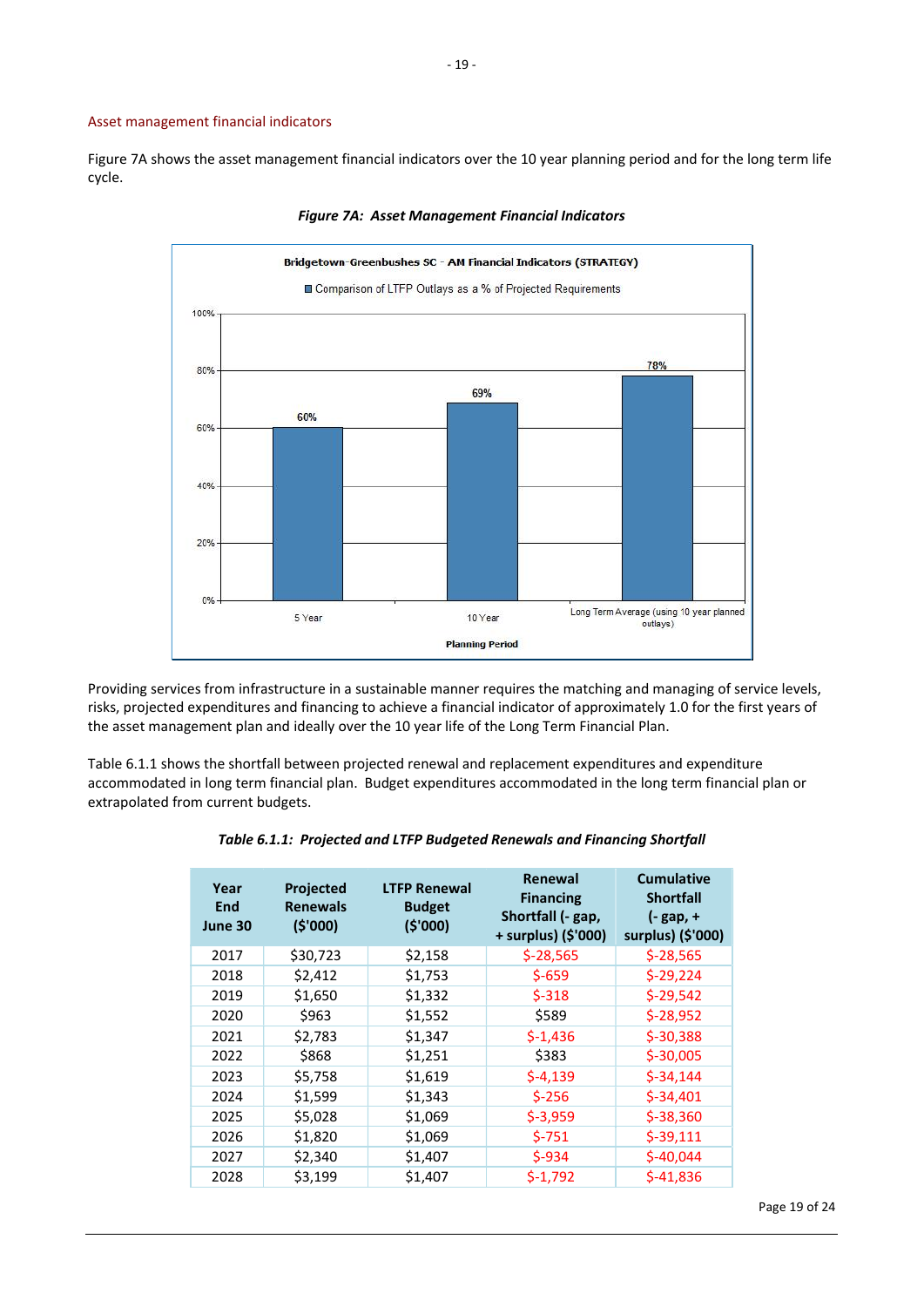| 2029 | \$5,290 | \$1,407 | $$-3,884$ | $$-45,720$ |
|------|---------|---------|-----------|------------|
| 2030 | \$2,751 | \$1,407 | $$-1,344$ | $$-47,064$ |
| 2031 | \$3,353 | \$1,407 | $$-1,946$ | $$-49,010$ |
| 2032 | \$1,503 | \$1,407 | $S-96$    | $$-49,106$ |
| 2033 | \$1,235 | \$1,407 | \$172     | $$-48,935$ |
| 2034 | \$6,185 | \$1,407 | $$-4,778$ | $$-53,712$ |
| 2035 | \$2,006 | \$1,407 | $$-599$   | $$-54,311$ |
| 2036 | \$626   | \$1,407 | \$781     | $$-53,531$ |

*Note: A negative shortfall indicates a financing gap, a positive shortfall indicates a surplus for that year.* 

## 6.1.2 Projected expenditures for long term financial plan

Table 6.1.2 shows the projected expenditures for the 10 year long term financial plan.

Expenditure projections are in 2016/2017 real values.

## *Table 6.1.2: Projected Expenditures for Long Term Financial Plan (\$000)*

| Year                                | <b>Operations</b> | <b>Maintenance</b> | Projected<br><b>Capital Renewal</b> | <b>Capital</b><br><b>Upgrade/New</b> | <b>Disposals</b> |
|-------------------------------------|-------------------|--------------------|-------------------------------------|--------------------------------------|------------------|
| 2017                                | \$5,167           | \$2,651            | \$30,723                            | \$1,479                              | \$0              |
| 2018                                | \$5,210           | \$2,694            | \$2,412                             | \$102                                | \$0              |
| 2019                                | \$5,227           | \$2,705            | \$1,650                             | \$105                                | \$0              |
| 2020                                | \$5,248           | \$2,717            | \$963                               | \$108                                | \$0              |
| 2021                                | \$5,274           | \$2,731            | \$2,783                             | \$112                                | \$0              |
| 2022                                | \$5,305           | \$2,747            | \$868                               | \$115                                | \$0              |
| 2023                                | \$5,340           | \$2,765            | \$5,758                             | \$119                                | \$0              |
| 2024                                | \$5,425           | \$2,801            | \$1,599                             | \$123                                | \$0              |
| 2025                                | \$5,518           | \$2,840            | \$5,028                             | \$127                                | \$0              |
| 2026                                | \$5,619           | \$2,882            | \$1,820                             | \$131                                | \$0              |
| 2027                                | \$5,728           | \$2,927            | \$2,340                             | \$208                                | \$0              |
| 2028                                | \$5,784           | \$2,955            | \$3,199                             | \$208                                | \$0              |
| 2029                                | \$5,841           | \$2,982            | \$5,290                             | \$208                                | \$0              |
| 2030                                | \$5,897           | \$3,010            | \$2,751                             | \$208                                | \$0              |
| 2031                                | \$5,953           | \$3,038            | \$3,353                             | \$208                                | \$0              |
| 2032                                | \$6,009           | \$3,065            | \$1,503                             | \$208                                | \$0              |
| 2033                                | \$6,065           | \$3,093            | \$1,235                             | \$208                                | \$0              |
| 2034                                | \$6,121           | \$3,121            | \$6,185                             | \$208                                | \$0              |
| 2035                                | \$6,177           | \$3,148            | \$2,006                             | \$208                                | \$0              |
| 2036                                | \$6,233           | \$3,176            | \$626                               | \$208                                | \$0              |
| All dollar values are in (\$'000)'s |                   |                    |                                     |                                      |                  |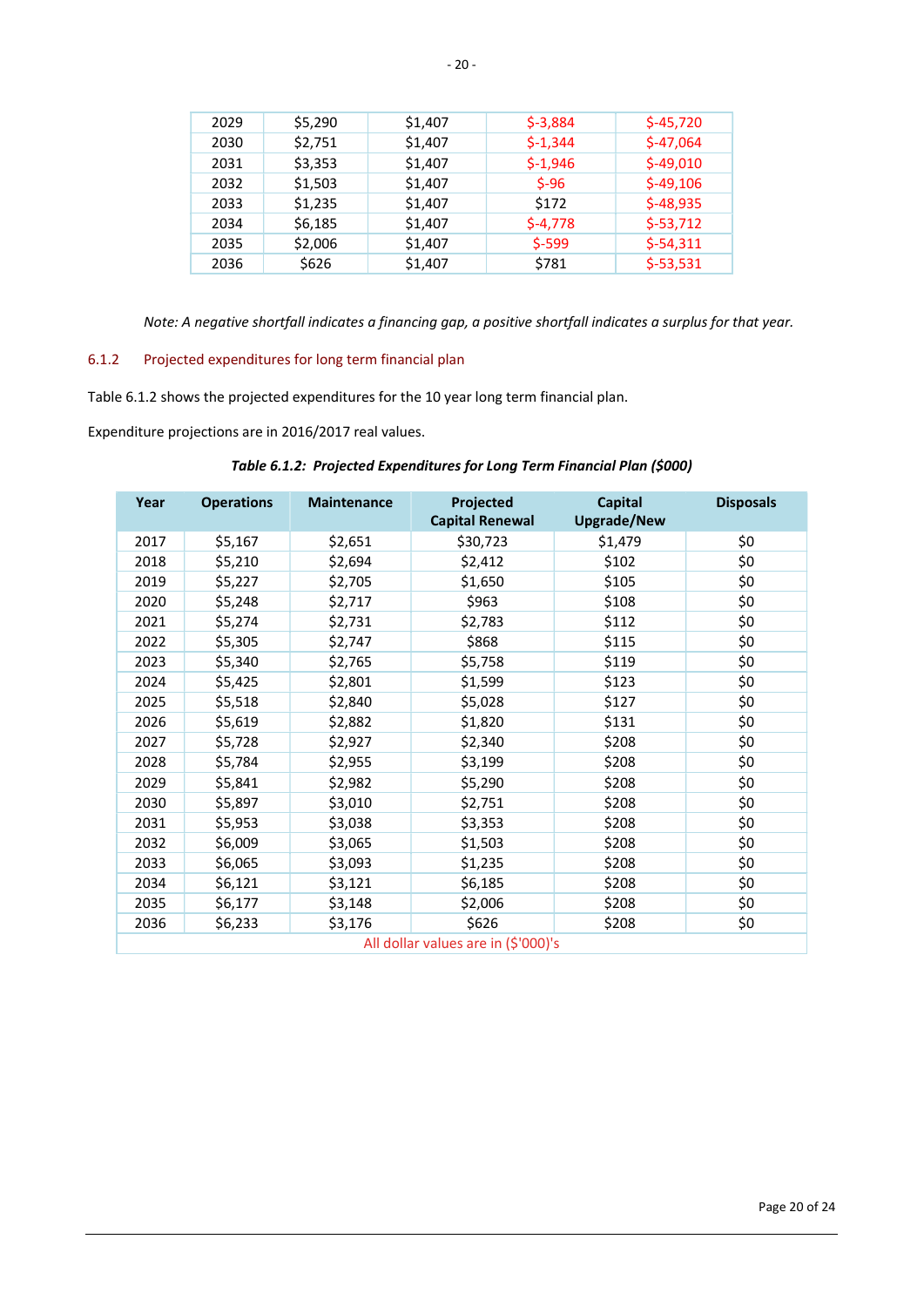## **6.2 Forecast Reliability and Confidence**

The expenditure and valuations projections in this AM Plan are based on best available data. Currency and accuracy of data is critical to effective asset and financial management. Data confidence is classified on a 5 level scale $^9$  in accordance with Table 6.2.

| Confidence<br>Grade  | <b>Description</b>                                                                                                                                                                                                                                                                                                                   |
|----------------------|--------------------------------------------------------------------------------------------------------------------------------------------------------------------------------------------------------------------------------------------------------------------------------------------------------------------------------------|
| A Highly<br>reliable | Data based on sound records, procedures, investigations and analysis, documented properly and<br>recognised as the best method of assessment. Dataset is complete and estimated to be accurate ± 2%                                                                                                                                  |
| <b>B</b> Reliable    | Data based on sound records, procedures, investigations and analysis, documented properly but has<br>minor shortcomings, for example some of the data is old, some documentation is missing and/or<br>reliance is placed on unconfirmed reports or some extrapolation. Dataset is complete and estimated to<br>be accurate $\pm$ 10% |
| C Uncertain          | Data based on sound records, procedures, investigations and analysis which is incomplete or<br>unsupported, or extrapolated from a limited sample for which grade A or B data are available. Dataset<br>is substantially complete but up to 50% is extrapolated data and accuracy estimated $\pm$ 25%                                |
| D Very<br>Uncertain  | Data is based on unconfirmed verbal reports and/or cursory inspections and analysis. Dataset may not<br>be fully complete and most data is estimated or extrapolated. Accuracy ± 40%                                                                                                                                                 |
| E Unknown            | None or very little data held.                                                                                                                                                                                                                                                                                                       |

### *Table 6.2: Data Confidence Grading System*

The estimated confidence level for and reliability of data used in this AM Plan is shown in Table 6.2.1.

| Data                                                 | <b>Confidence</b><br><b>Assessment</b> | <b>Comment</b>                                                                                                                           |
|------------------------------------------------------|----------------------------------------|------------------------------------------------------------------------------------------------------------------------------------------|
| Demand drivers                                       | Reliable                               | Main drivers currently influencing demand within Shire - reviewed<br>at the time of reviewing AMP                                        |
| Growth projections                                   | Highly reliable                        | Based on ABS & Department of Planning projection                                                                                         |
| <b>Operations</b><br>expenditures                    | Reliable                               | Projections entirely based on historical levels of expenditure                                                                           |
| Maintenance<br>expenditures                          | Uncertain                              | Projections are based on preliminary assessment of asset conditions                                                                      |
| Projected Renewal<br>expenditures.<br>- Asset values | Uncertain                              | Projections are based on preliminary assessment of asset conditions                                                                      |
| - Asset residual values                              | Reliable                               | Residual values based on a high level assessment of the building                                                                         |
| - Asset useful lives                                 | Very uncertain                         | Useful lives and age of individual assets are to be reviewed and<br>updated where necessary to better reflect actual condition of assets |
| - Condition modelling                                | Unknown                                | Condition modelling may be implemented once accurate condition<br>data is known                                                          |
| - Network renewals                                   | Very uncertain                         | Renewal expenditures not supported by data held - primarily re-<br>active renewal process is utilised                                    |
| - Defect repairs                                     | Unknown                                | Not currently used                                                                                                                       |
| Upgrade/New<br>expenditures                          | Very uncertain                         | Very little exists to support future requirements                                                                                        |
| Disposal expenditures                                | Unknown                                | No asset disposal identification process has been undertaken                                                                             |

#### *Table 6.2.1: Data Confidence Assessment for Data used in AM Plan*

Over all data sources the data confidence is assessed as medium confidence level for data used in the preparation of this AM Plan.

<sup>9</sup> IPWEA, 2011, IIMM, Table 2.4.6, p 2|59.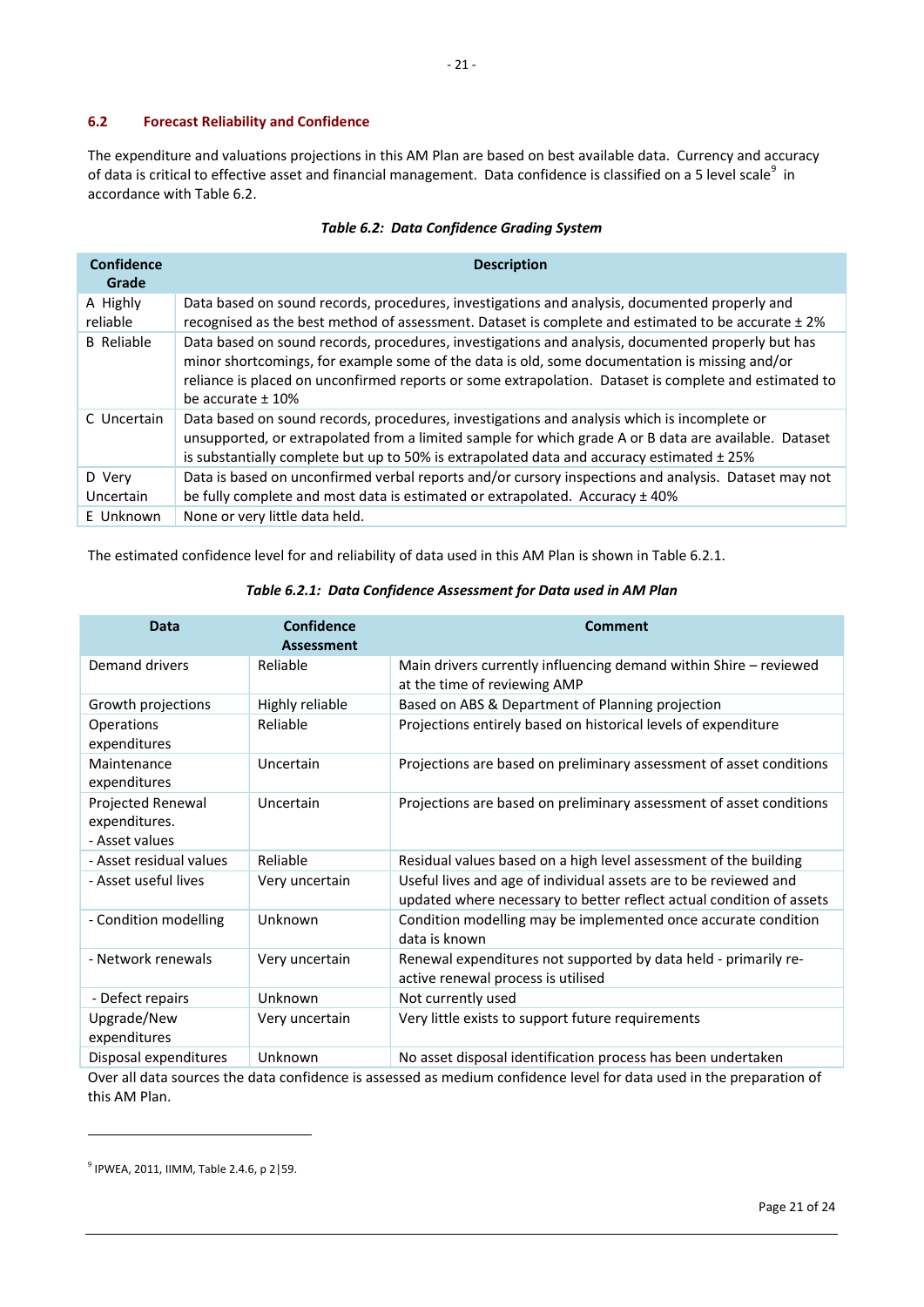## **7. PLAN IMPROVEMENT AND MONITORING**

## **7.1 Improvement Plan**

costs

The asset management improvement plan generated from this asset management plan is shown in Table 7.1.

| <b>Task</b>               | <b>Task</b>                                                                                                  | <b>Responsibility</b>            | <b>Resources</b>               |
|---------------------------|--------------------------------------------------------------------------------------------------------------|----------------------------------|--------------------------------|
| <b>No</b><br>$\mathbf{1}$ |                                                                                                              |                                  | <b>Required</b><br>Staff time/ |
|                           | Develop a process for community engagement on Levels<br>of Service including a survey to determine community | Senior Management<br>Group (SMG) | Consultants                    |
|                           | service level expectations delivered via Council's assets                                                    |                                  |                                |
| $\overline{2}$            | Implement a suitable system and process to record                                                            | SMG                              | Staff time                     |
|                           | property utilisation and booking request levels                                                              |                                  |                                |
| 3                         | Develop a hierarchy for all assets identifying                                                               | SMG/Asset Management             | Staff time                     |
|                           | parent/child relationships, and link to Levels of Service                                                    | Team (AMT)                       |                                |
| $\overline{\mathbf{4}}$   | Develop a data collection procedure to ensure                                                                | <b>AMT</b>                       | Staff time                     |
|                           | repeatability and on-going improvement of condition                                                          |                                  |                                |
|                           | data collection and modelling processes                                                                      |                                  |                                |
| 5                         | Implement the condition inspection programme for all                                                         | SMG/AMT                          | Staff time                     |
|                           | assets                                                                                                       |                                  |                                |
| 6                         | Greater degree of componentisation in the condition                                                          | SMG/AMT                          | Staff time                     |
| 7                         | rating process<br>Review the Shire's year acquired date for all assets                                       | SMG/AMT                          | Staff time                     |
| 8                         | Determine useful lives and remaining useful lives of                                                         | SMG/AMT                          | Staff time                     |
|                           | Council's assets and adopt consistent unit rates                                                             |                                  |                                |
| 9                         | Configure the Shire's corporate financial system to                                                          | SMG/AMT                          | Staff time                     |
|                           | record asset expenditure at the individual asset level                                                       |                                  |                                |
|                           | according to maintenance type and activity                                                                   |                                  |                                |
| 10                        | Identify and improve capture of operational expenditure                                                      | SMG/AMT                          | Staff time                     |
|                           | in the organisation financial system to enable more                                                          |                                  |                                |
|                           | accurate reporting of operational expenditure                                                                |                                  |                                |
| 11                        | Develop and implement safety and maintenance                                                                 | SMG/AMT                          | Staff time                     |
|                           | inspection programmes and methodologies for all assets                                                       |                                  |                                |
| 12                        | Identify and assess critical assets for failure modes                                                        | SMG/AMT                          | Staff time                     |
| 13                        | Identify assets for possible future disposal                                                                 | SMG/AMT                          | Staff time                     |
| 14                        | Develop staff AM performance measures and link KPI's<br>to individual job descriptions                       | Human Resource Officer           | Staff time                     |
| 15                        | Provide asset management training to relevant staff and                                                      | Human Resource Officer           | Training                       |
|                           | Councillors                                                                                                  |                                  | <b>Course Fees</b>             |
|                           |                                                                                                              |                                  | (\$20,000)                     |
| 16                        | Determine split in costs between renewal and upgrades                                                        | SMG/AMT                          | Staff time                     |
| 17                        | for all future upgrades in Council's planning documents<br>Develop a long term capital works programme after | SMG/AMT                          | Staff time                     |
|                           | undertaking condition inspections                                                                            |                                  |                                |
| 18                        | Develop a ranking criteria for assessment and selection                                                      | AMT                              | Staff time                     |
|                           | of new/upgrade assets in forward planning documents                                                          |                                  |                                |
| 19                        | Analyse demand impacts as a result of increased tourism                                                      | SMG/AMT                          | Staff time                     |
| 20                        | Analyse demand impacts as a result of age demographic                                                        | SMG/AMT                          | Staff time                     |
|                           | changes                                                                                                      |                                  |                                |
| 21                        | Create Sustainable Assets Policy and an associated                                                           | SMG/AMT                          | Staff time                     |
|                           | action plan                                                                                                  |                                  |                                |
| 22                        | Investigate alternative power generation technologies to                                                     | SMG/AMT                          | Staff time                     |
|                           | help reduce the Shire's carbon footprint and operating                                                       |                                  |                                |

## *Table 7.1: Improvement Plan*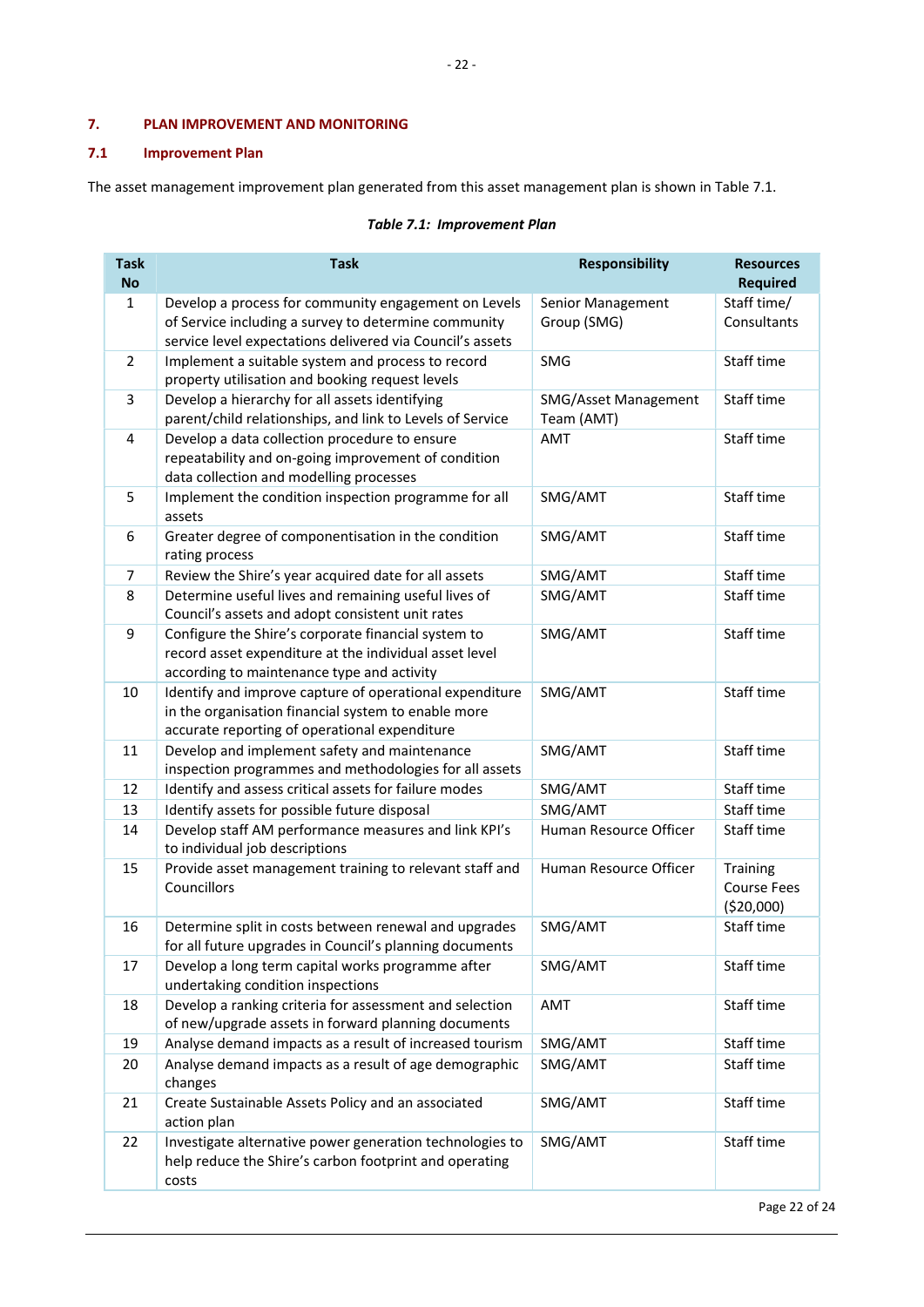| 23 | Investigate and implement a suitable asset management<br>software program to consolidate all asset classes into<br>one integrated database          | SMG/AMT | Staff time/<br>Consultants |
|----|-----------------------------------------------------------------------------------------------------------------------------------------------------|---------|----------------------------|
| 24 | Develop long term financial projections for Operational,<br>Maintenance and capital costs in line with the Long<br>Term Financial Plan requirements | SMG/AMT | Staff time                 |

### **7.2 Monitoring and Review Procedures**

The AM Plan has a life of 4 years (Council election cycle) and is due for complete revision and updating within 12 months of each Council election.

## **7.3 Performance Measures**

The effectiveness of the asset management plan can be measured in the following ways:

- The degree to which the required projected expenditures identified in this asset management plan are incorporated into Council's long term financial plan,
- The degree to which 1-5 year detailed works programs, budgets, business plans and organisational structures take into account the 'global' works program trends provided by the asset management plan,
- The degree to which the existing and projected service levels and service consequences (what we cannot do), risks and residual risks are incorporated into the Council's Strategic Plan and associated plans,
- The Asset Renewal Funding Ratio achieving the target of 1.0.